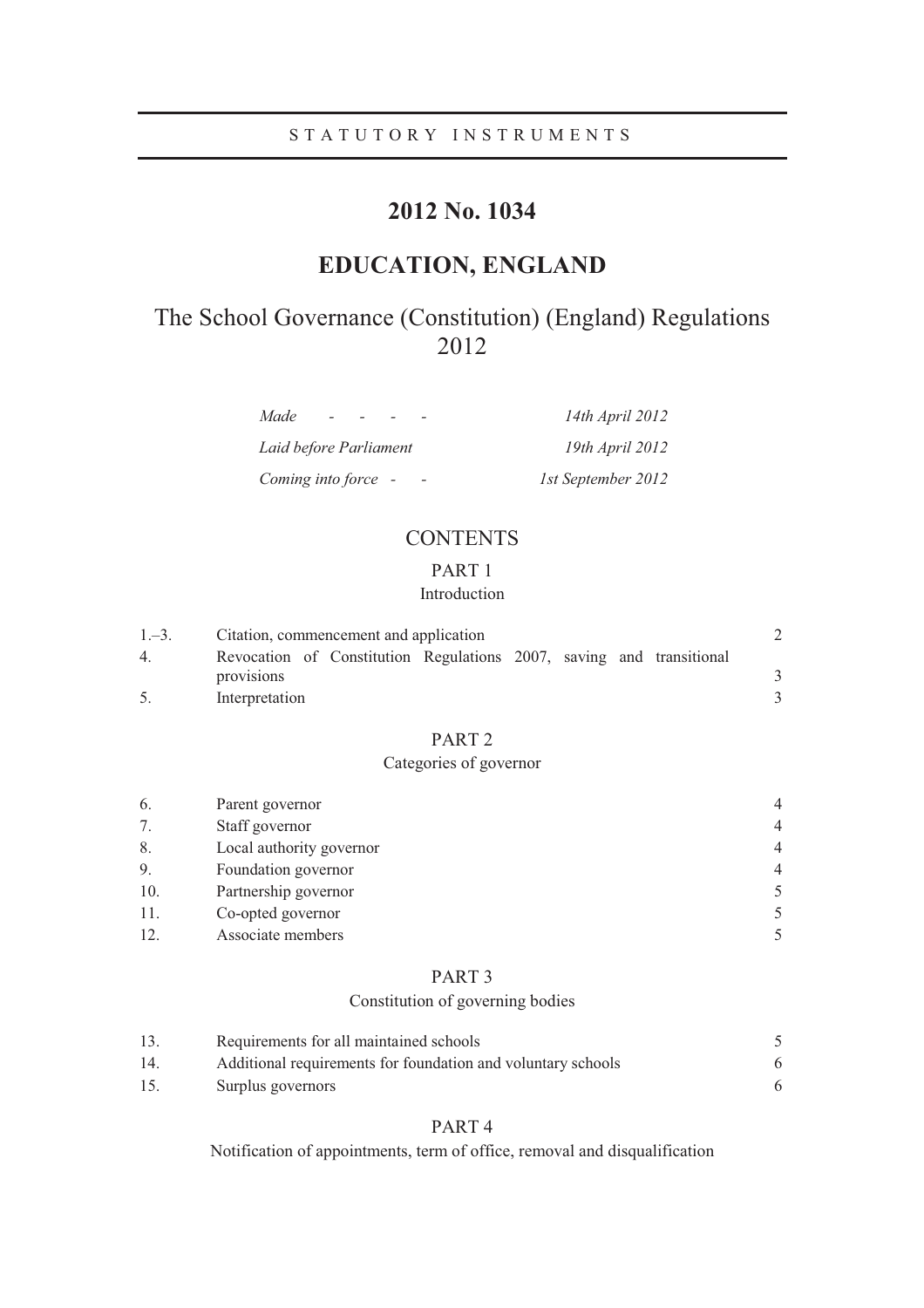| 16. | Notification of appointments                             | 6      |
|-----|----------------------------------------------------------|--------|
| 17. | Qualifications and disqualifications                     | 6      |
| 18. | Term of office                                           | $\tau$ |
| 19. | Resignation                                              | 7      |
| 20. | Removal of foundation governors                          | 7      |
| 21. | Removal of ex officio foundation governors               | 8      |
| 22. | Removal of local authority governors                     | 8      |
| 23. | Removal of co-opted governors and partnership governors  | 8      |
| 24. | Removal of appointed parent governors                    | 8      |
| 25. | Procedure for removal of governors by the governing body | 8      |

## Instruments of government

| 26. | Interpretation of "appropriate diocesan authority" and "appropriate religious |    |  |  |  |  |
|-----|-------------------------------------------------------------------------------|----|--|--|--|--|
|     | body"                                                                         | 9  |  |  |  |  |
| 27. | Duty to have regard to guidance                                               | 9  |  |  |  |  |
| 28. | Contents and form of instrument of government                                 | 9  |  |  |  |  |
| 29. | Procedure for making the instrument                                           | 10 |  |  |  |  |
| 30. | Review of instrument of government                                            | 10 |  |  |  |  |
| 31. | Copies of instruments of government                                           |    |  |  |  |  |

### PART 6

Amendments to the School Governance (New Schools) (England) Regulations 2007

| 32. | Amendments to the School Governance (New Schools) (England) |  |  |  |  |
|-----|-------------------------------------------------------------|--|--|--|--|
|     | Regulations 2007                                            |  |  |  |  |

| $SCHEDULE 1$ — Election and appointment of parent governors | 12. |
|-------------------------------------------------------------|-----|
| $SCHEDULE 2$ - Election of staff governors                  | 13  |
| SCHEDULE $3$ — Appointment of partnership governors         | 14  |
| $SCHEDULE 4$ — Qualifications and disqualifications         | 15. |

The Secretary of State for Education makes the following Regulations in exercise of the power conferred by sections 19(1A), (2), (3), (4A) and (4B),  $20(2)$  and (3) and  $210(7)$  of the Education Act 2002(**a**).

## PART 1

## Introduction

### **Citation, commencement and application**

**1.** These Regulations may be cited as the School Governance (Constitution) (England) Regulations 2012 and come into force on 1st September 2012.

 <sup>(</sup>**a**) 2002 c.32. Section 19 was amended by S.I. 2010/1198 and subsections (1A), (4A) and (4B) of section 19 were inserted by section 38 of the Education Act 2011 (c 21).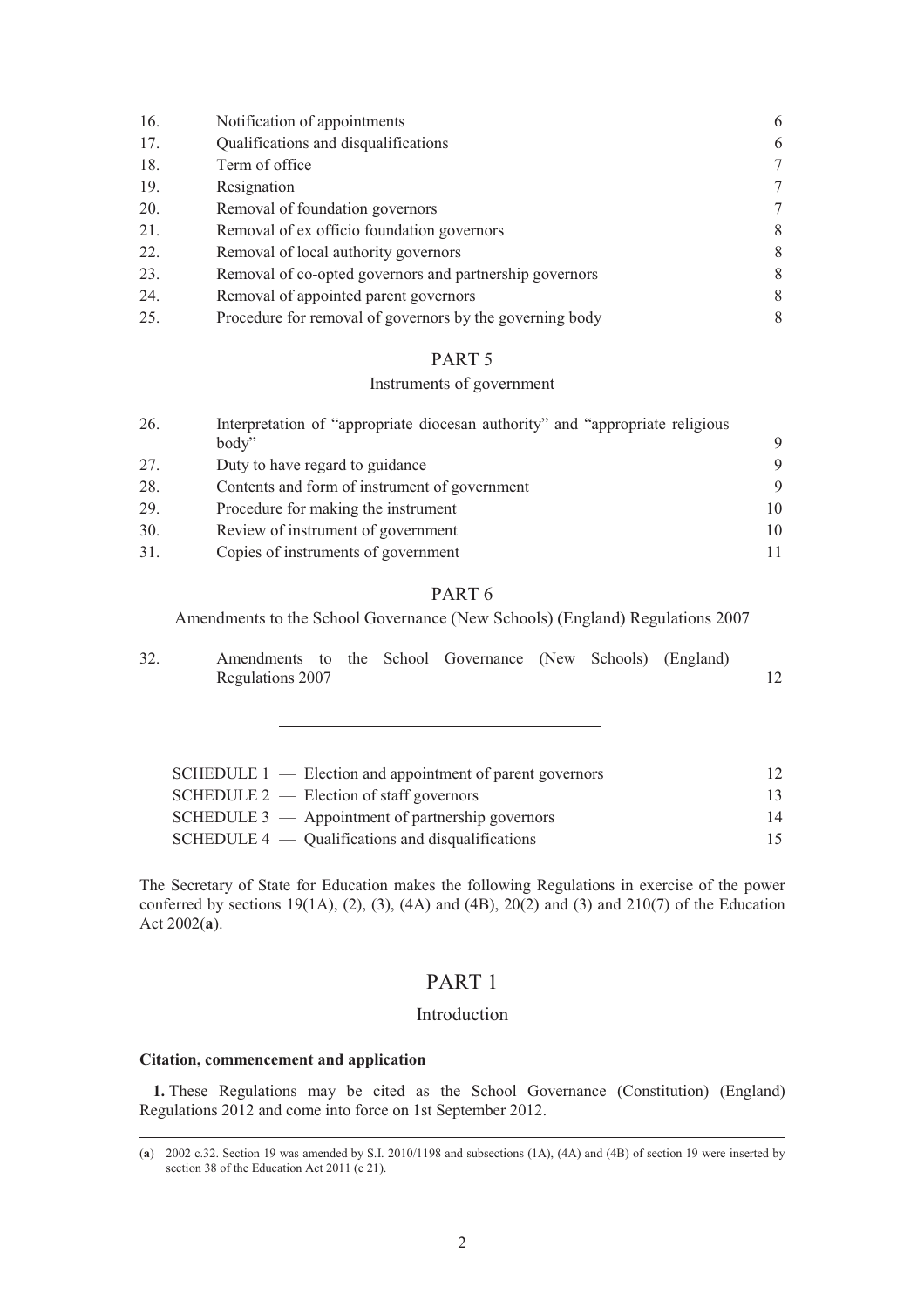**2.** These Regulations apply to a governing body if—

- (a) the governing body are constituted under an instrument of government that takes effect on or after 1st September 2012; or
- (b) where the governing body are constituted under an instrument of government that takes effect before 1st September 2012, the governing body or local authority decide under regulation 32(2) of the School Governance (Constitution) (England) Regulations 2007(**a**) ("the Constitution Regulations 2007") that the instrument of government should be varied.
- **3.** These Regulations apply only in relation to maintained schools in England(**b**).

#### **Revocation of Constitution Regulations 2007, saving and transitional provisions**

**4.**—(1) The Constitution Regulations 2007 are revoked subject to paragraph (2).

(2) The Constitution Regulations 2007 continue to apply to a governing body constituted under an instrument of government that takes effect before 1st September 2012 unless and until these Regulations apply to the governing body by virtue of regulation 2(b).

(3) A decision by a governing body under regulation 32(2) of the Constitution Regulations 2007 is to be treated for the purposes of these Regulations as a decision of the governing body under regulation 30(2) of these Regulations.

### **Interpretation**

**5.**—(1) In these Regulations—

"EA 1996" means the Education Act 1996(**c**);

"SSFA 1998" means the School Standards and Framework Act 1998(**d**);

"EA 2002" means the Education Act 2002;

"parent" includes any individual who has or has had parental responsibility for, or cares or has cared for, a child or young person under the age of 19;

"nominating body" means any person who nominated the governor in question; and

"qualifying foundation school" means a foundation or a foundation special school which has a foundation which meets any one or more of the conditions in section 23A(2),(3) and (4) of the SSFA 1998(**e**).

- (2) Any reference in these Regulations to—
	- (a) "a governor" is a reference to a member of a governing body of any school to which the provision applies;
	- (b) "the local authority" is a reference to the local authority who maintain the school; and
	- (c) "a foundation" or to "a school having a foundation" is to be read in accordance with section 21 of SSFA 1998.

 <sup>(</sup>**a**) S.I. 2007/957, as amended by S.I. 2009/1924, S.I. 2010/1172 and S.I. 2010/2582

<sup>(</sup>**b**) By virtue of the definition of "regulations" in section 212(1) of EA 2002, these Regulations made by the Secretary of State apply only in relation to England.

<sup>(</sup>**c**) 1996 c.56. (**d**) 1998 c.31.

<sup>(</sup>**e**) Section 23A was inserted by section 33(1) of the Education and Inspections Act 2006 (c.40) and has been amended by S.I. 2010/1158 and S.I. 2011/1396.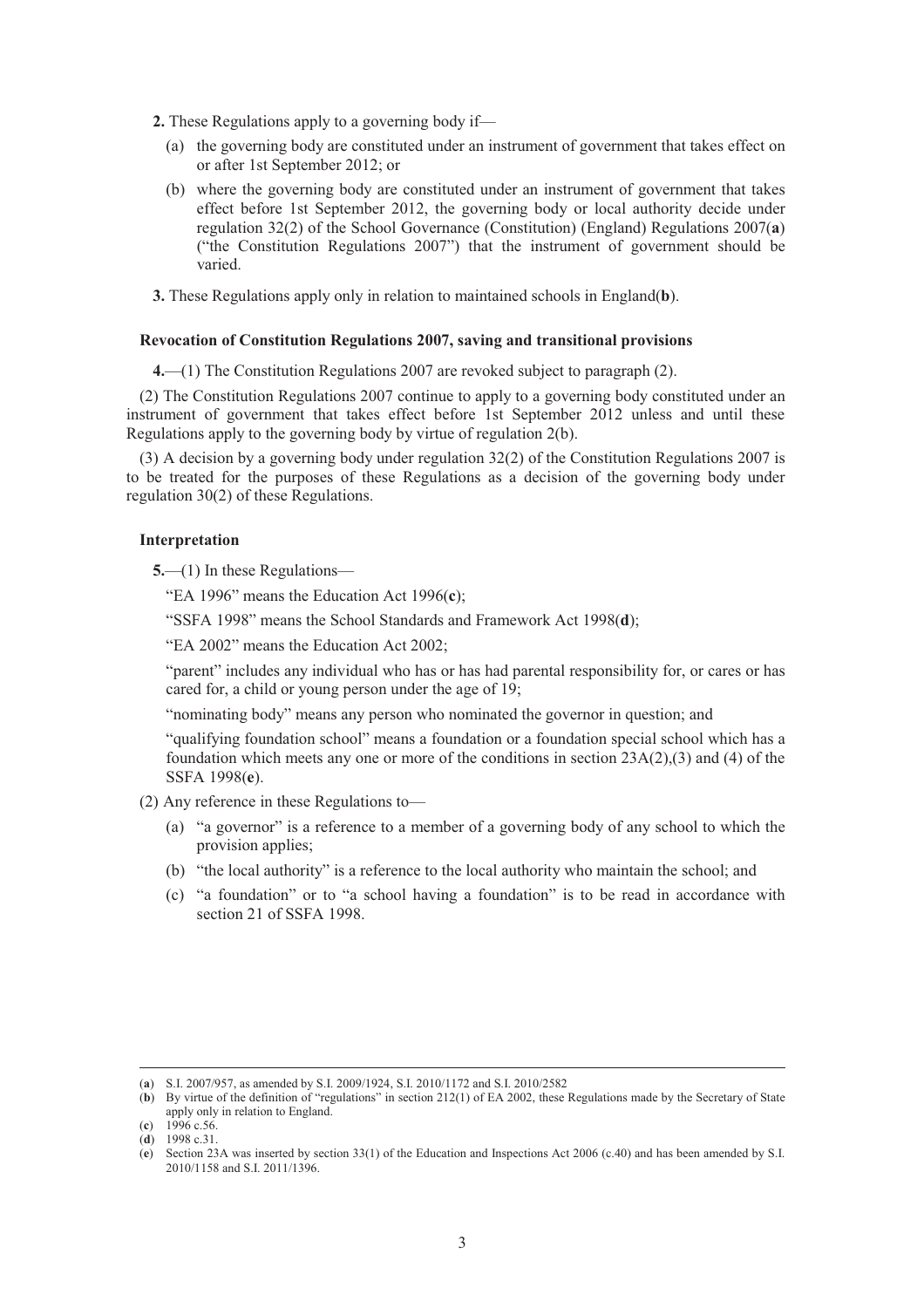## Categories of governor

### **Parent governor**

- **6.**—(1) In these Regulations "parent governor" means—
	- (a) a person who—
		- (i) is elected in accordance with paragraphs 4 to 8 of Schedule 1 as a governor by parents of registered pupils(**a**) at the school, and
		- (ii) is such a parent at the time of election;
	- (b) where the school is a maintained nursery school, a person who is elected in accordance with paragraphs 4 to 8 of Schedule 1 as a governor by—
		- (i) parents of registered pupils at the school, or
		- (ii) parents of children for whom educational or other provision is made on the premises of the school (including any such provision made by the governing body under section 27 of EA 2002),

and is such a parent at the time of election; or

(c) a person who is appointed as a parent governor in accordance with paragraphs 9 to 11 of Schedule 1.

### **Staff governor**

**7.** In these Regulations "staff governor" means a person who—

- (a) is elected in accordance with Schedule 2 as a governor by persons who are employed by either the governing body or the local authority under a contract of employment providing for those persons to work at the school, and
- (b) is so employed at the time of election.

### **Local authority governor**

**8.** In these Regulations "local authority governor" means a person who—

- (a) is nominated by the local authority; and
- (b) is appointed as a governor by the governing body having, in the opinion of the governing body, met any eligibility criteria that they have set.

### **Foundation governor**

**9.** In these Regulations—

- (a) "foundation governor" means a person who—
	- (i) is appointed as a governor by any person other than the local authority,
	- (ii) is appointed for the purpose of securing that the character of the school including, where the school has a particular religious character(**b**) such religious character, is preserved and developed,
	- (iii) where the school has a foundation, is appointed for the purpose of securing that the school is conducted in accordance with the foundation's governing documents, including, where appropriate, any trust deed relating to the school, and

 <sup>(</sup>**a**) Within the meaning of section 434(5) of EA 1996.

<sup>(</sup>**b**) As designated by order of the Secretary of State under section 69(3) of SSFA 1998.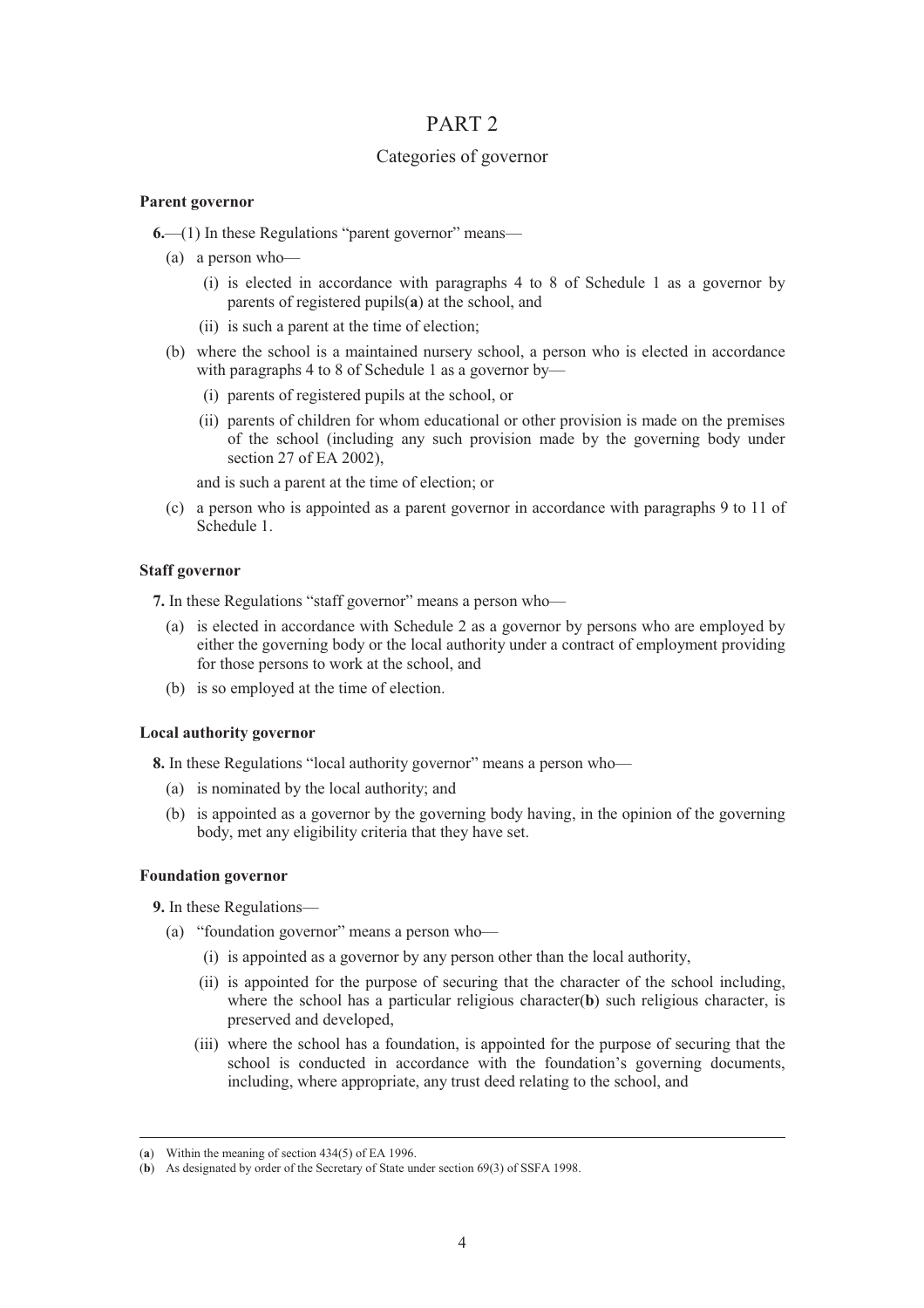- (iv) would, in the opinion of the person entitled to appoint the foundation governor, be capable of achieving the purposes for which they would be appointed as a foundation governor;
- (b) "ex officio foundation governor" means a person who is a foundation governor by virtue of an office held by the person;
- (c) "substitute governor" means a foundation governor appointed to act in the place of an ex officio foundation governor who is unwilling or unable to act as a governor or has been removed from office under regulation 21(1).

#### **Partnership governor**

**10.**—(1) In these Regulations "partnership governor" means a person who is appointed as such in accordance with Schedule 3.

(2) Where the school has a religious character, "partnership governor" means a person who is appointed for the purpose of securing that such religious character is preserved and developed.

#### **Co-opted governor**

**11.** In these Regulations "co-opted governor" means a person who is appointed as a governor by the governing body and who, in the opinion of the governing body, has the skills required to contribute to the effective governance and success of the school.

#### **Associate members**

**12.** In these Regulations "associate member" means a person who is appointed by the governing body as a member of any committee established by them but who is not a governor.

## PART 3

### Constitution of governing bodies

#### **Requirements for all maintained schools**

**13.**—(1) The governing body of every maintained school must be constituted in accordance with this regulation.

(2) The total membership of the governing body of a maintained school must be no fewer than seven governors.

- (3) The governing body of a maintained school must include the following—
	- (a) at least two parent governors;
	- (b) the head teacher unless the head teacher resigns the office of governor in accordance with regulation 19;
	- (c) one staff governor; and
	- (d) one local authority governor.

(4) The governing body may in addition appoint such number of co-opted governors as they consider necessary provided that the requirements in regulation 14 are met in respect of governing bodies of foundation and voluntary schools.

(5) The total number of co-opted governors who are also eligible to be elected as staff governors under Schedule 2, when counted with the staff governor and the head teacher, must not exceed one third of the total membership of the governing body.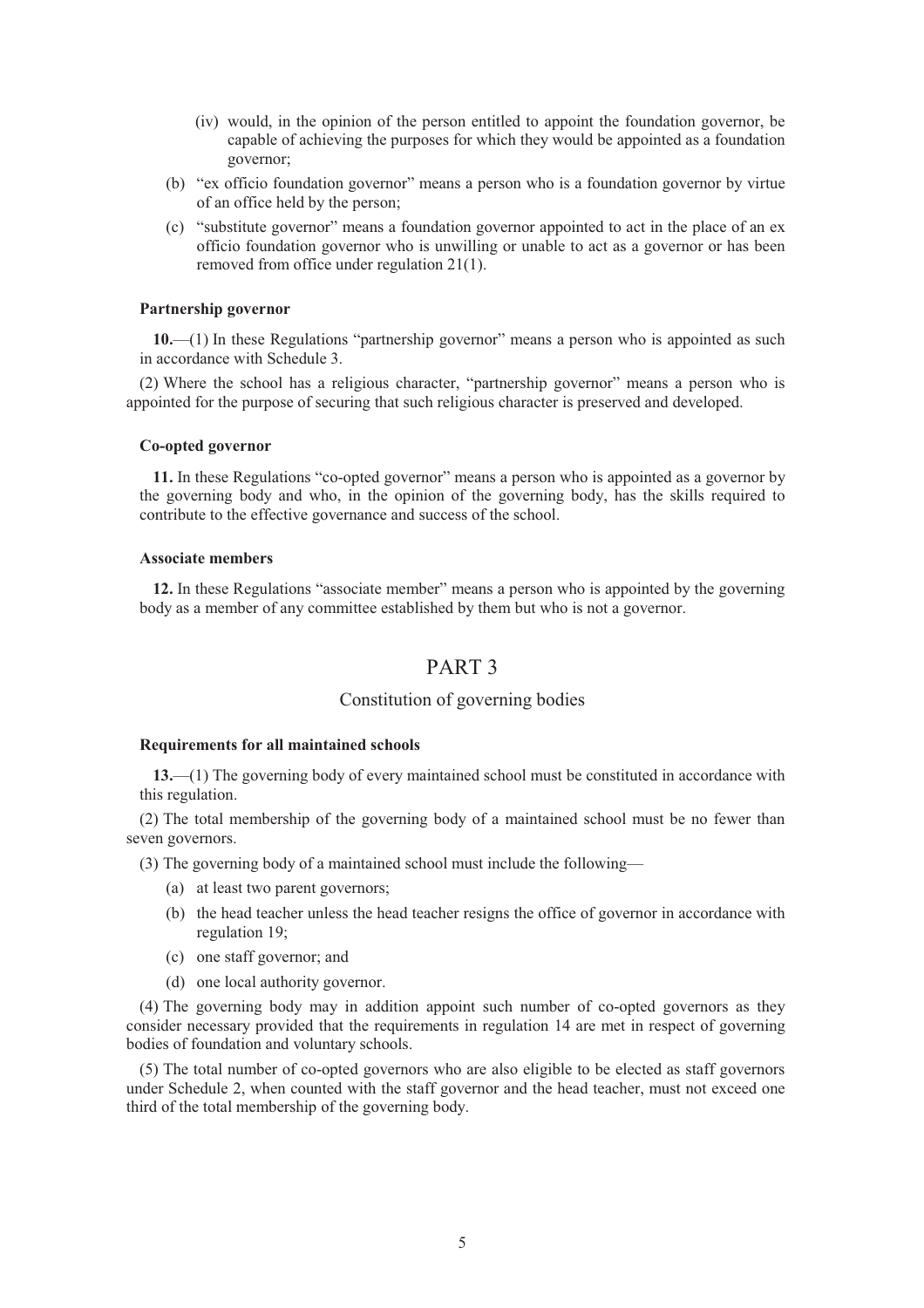#### **Additional requirements for foundation and voluntary schools**

**14.**—(1) The governing body of a foundation school or a foundation special school(**a**) which, in either case, does not have a foundation, must also include at least two (but no more than one quarter of the total) partnership governors.

(2) The governing body of a foundation school or a foundation special school which, in either case, has a foundation but which is not a qualifying foundation school, must also include at least two (but no more than 45 per cent of the total) foundation governors.

(3) The governing body of a qualifying foundation school must also include such number of foundation governors as to outnumber all the other governors by up to two.

(4) The governing body of a voluntary aided school(**b**) must also include such number of foundation governors as to outnumber all the other governors by two.

(5) The governing body of a voluntary controlled school(**c**) must also include at least two (but no more than one quarter of the total) foundation governors.

(6) In calculating the number of governors required in order to comply with this regulation, the number is to be rounded up or down to the nearest whole number.

#### **Surplus governors**

**15.**—(1) Where—

- (a) a maintained school has more governors of a particular category than are provided for by the instrument of government for the school, and
- (b) the excess is not eliminated by the required number of governors resigning,
- (c) such number of that category as is required to eliminate the excess must cease to hold office in accordance with paragraphs (2) and (3).

(2) Governors must cease to hold office on the basis of juniority, the governor whose period of continuous service (whether as a governor of one or more than one category) is the shortest being the first who must cease to hold office.

(3) Where governors have held office for an equal length of time, the selection of those who must cease to hold office must be done by drawing lots.

(4) Any procedure set out in the instrument of government for the removal of excess foundation governors does not apply in the circumstances set out in paragraph (1).

## PART 4

#### Notification of appointments, term of office, removal and disqualification

#### **Notification of appointments**

**16.** Where any person makes an appointment or nominates a person to be appointed to the governing body, that person must give written notice of the appointment or the nomination to the clerk to the governing body specifying the name and usual place of residence of the person appointed or nominated.

#### **Qualifications and disqualifications**

**17.** Schedule 4 sets out the circumstances in which a person is qualified for or disqualified from holding or continuing in office as a governor.

 <sup>(</sup>**a**) Within the meaning of section 20 of and Schedule 2 to SSFA 1998.

<sup>(</sup>**b**) Within the meaning of section 20 of and Schedule 2 to SSFA 1998.

<sup>(</sup>**c**) Within the meaning of section 20 of and Schedule 2 to SSFA 1998.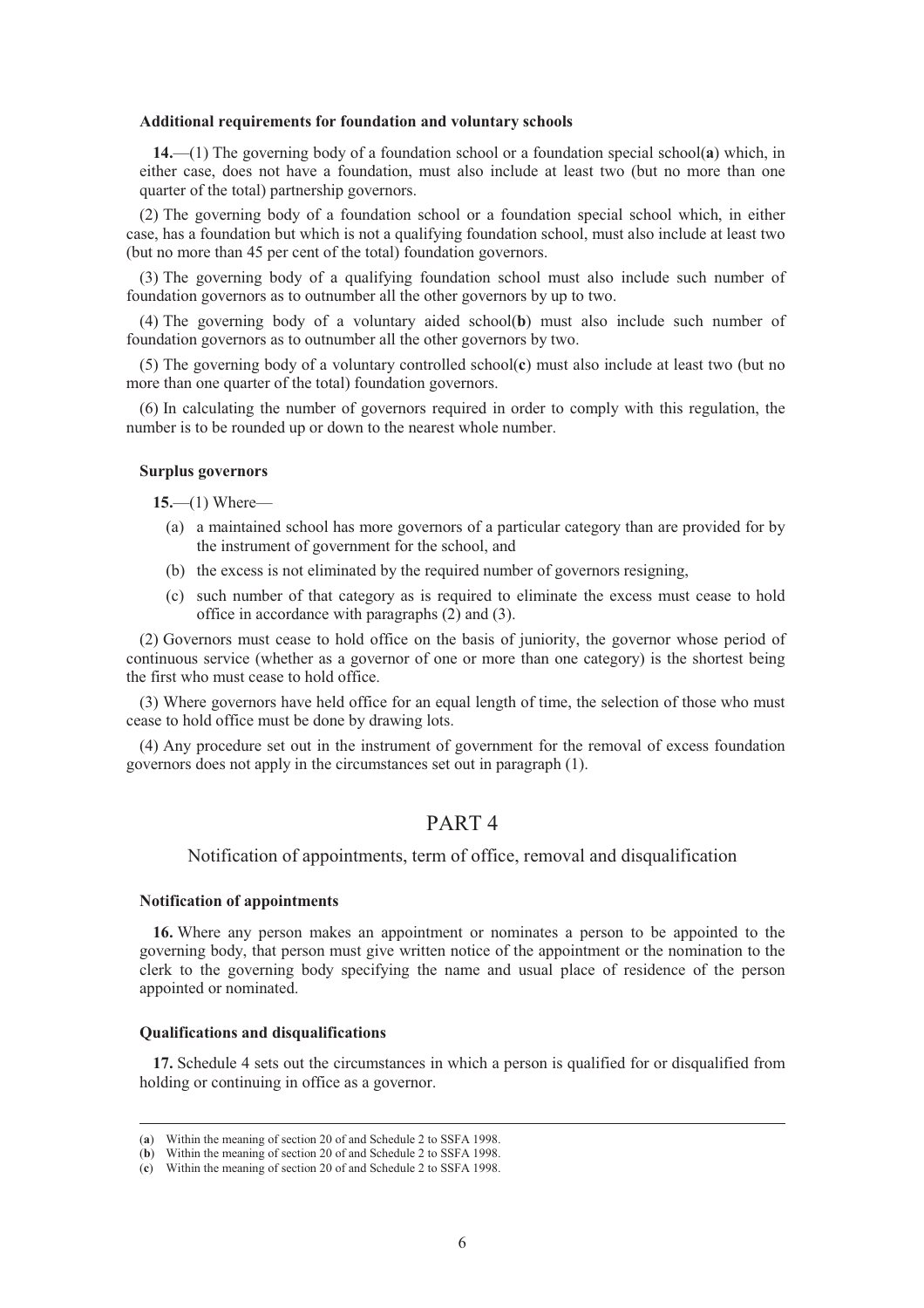#### **Term of office**

**18.**—(1) Subject to paragraphs (2) to (5), a governor holds office for a fixed period of four years from the date of that governor's election or appointment.

(2) A person who is a governor by virtue of being head teacher of the school or who is an ex officio foundation governor may not hold office for longer than the position from which the governorship derives is held by that person.

(3) Any additional governor or additional foundation governor appointed under Part 4 of the Education and Inspections Act 2006(**a**) may hold office for such period up to a maximum of four years as is determined at the time of appointment by the person making the appointment .

(4) The instrument of government may specify a shorter term of office for a particular category of governor, not being less than one year.

(5) A substitute governor holds office until the earlier of the following—

- (a) the expiry of four years from the date when the appointment of the substitute governor takes effect;
- (b) the date when the original governor ("O"), not having been removed from office under regulation 21, gives written notice to the clerk to the governing body to the effect that O is able and willing to act as a foundation governor; or
- (c) the date when a person other than the original governor takes the office by virtue of which the ex officio foundation governorship exists.

(6) This regulation does not prevent a governor from—

- (a) being elected or appointed for a further term, save as otherwise provided in these Regulations;
- (b) resigning from the office of governor in accordance with regulation 19(1);
- (c) being removed from office under regulations 20 to 25; or
- (d) being disqualified, by virtue of any provision of these Regulations, from holding or continuing to hold office.

(7) An associate member may hold office for a period of four years, or such shorter period (not being less than one year) as may be determined by the governing body at the date of the appointment.

(8) Nothing in this regulation prevents an associate member from being reappointed at the expiry of the associate member's term of office.

(9) In this regulation "the original governor" means the ex officio foundation governor in whose place the substitute governor is appointed to act.

#### **Resignation**

**19.**—(1) A governor may at any time resign from the office of governor by giving written notice to the clerk to the governing body.

(2) The head teacher's resignation may be withdrawn at any time by the head teacher giving written notice to the clerk to the governing body.

#### **Removal of foundation governors**

**20.**—(1) Any foundation governor other than an ex officio foundation governor may be removed from office by the person who appointed the foundation governor.

(2) The person referred to in paragraph (1) must give written notice of the removal from office to the clerk to the governing body and to the foundation governor who is being removed.

 <sup>(</sup>**a**) 2006 c.40.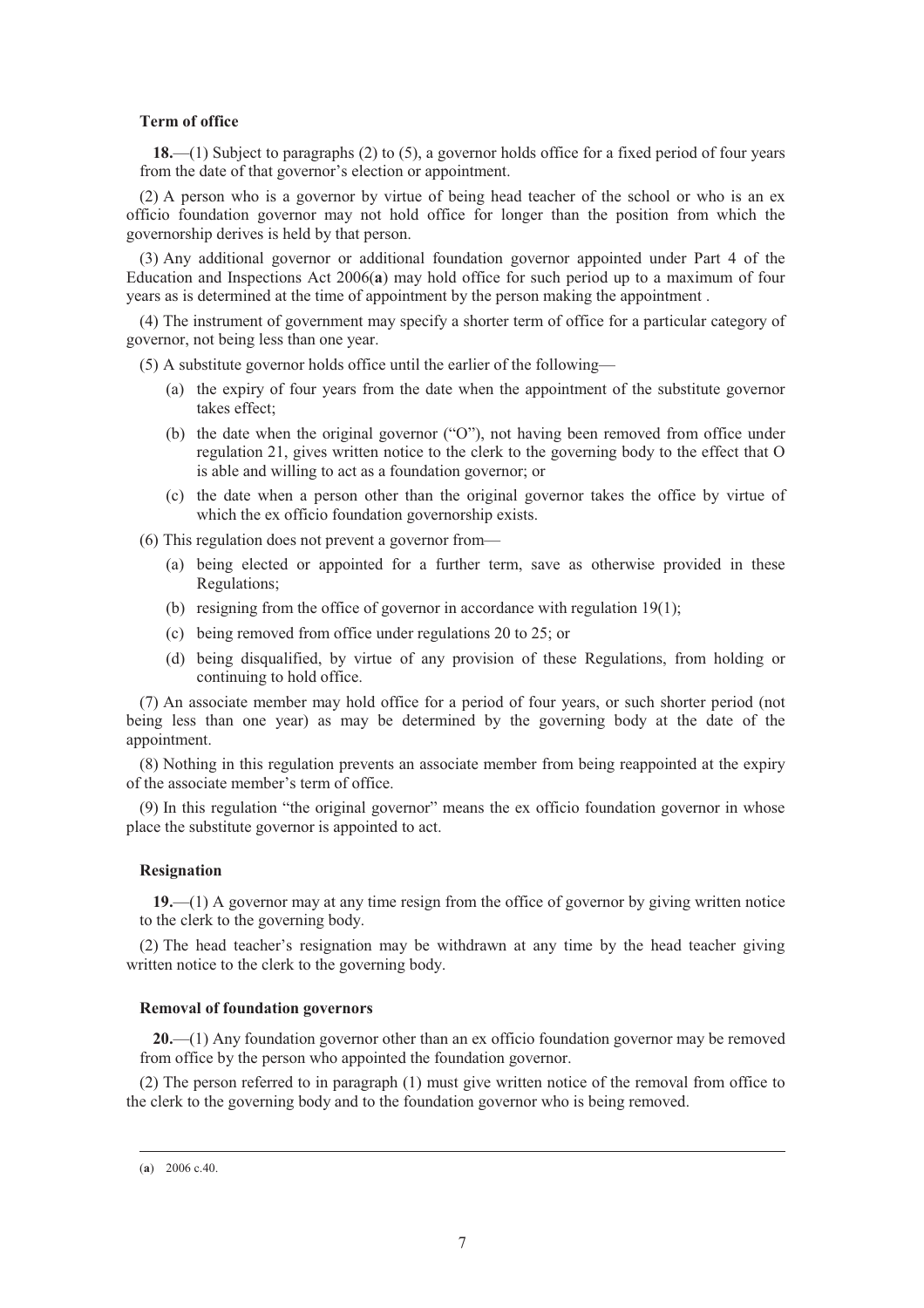#### **Removal of ex officio foundation governors**

**21.**—(1) The governing body may, in accordance with the procedure set out in regulation 25, remove any ex officio foundation governor at the request of the person named in the instrument of government as the person entitled to make such a request.

(2) A person requesting the removal of an ex officio foundation governor must give written reasons for the request to the clerk to the governing body and the governor in question.

#### **Removal of local authority governors**

**22.**—(1) Any local authority governor may be removed from office by the local authority who nominated the local authority governor under regulation 8(a).

(2) The local authority must give written notice of the removal from office to the clerk to the governing body and to the local authority governor who is being removed.

#### **Removal of co-opted governors and partnership governors**

**23.**—(1) Any co-opted governor or partnership governor may be removed from office by the governing body in accordance with the procedure set out in regulation 25(2)(b).

(2) A partnership governor may also be removed from office by the governing body at the request of the nominating body in accordance with regulation 25(2)(a).

(3) A nominating body requesting the removal of a partnership governor must give written reasons for the request to the clerk to the governing body and the governor in question.

### **Removal of appointed parent governors**

**24.** Any parent governor appointed by the governing body under paragraphs 9 to 11 of Schedule 1 may be removed by the governing body in accordance with the procedure set out in regulation 25.

#### **Procedure for removal of governors by the governing body**

**25.**—(1) This regulation applies in relation to the removal of a governor from office in accordance with regulations 21(1), 23 or 24.

(2) A resolution to remove a governor from office which is passed at a meeting of the governing body will not have effect unless—

- (a) in relation to the removal of a governor under regulation  $21(1)$  and  $23(2)$ , the governing body has considered the reasons for removal and the governor whom it is proposed to remove has been given an opportunity to make a statement in response;
- (b) in relation to the removal of a governor ("P") who is a co-opted governor or partnership governor under regulation 23(1) or a parent governor under regulation 24, the governor proposing P's removal has at that meeting given reasons for doing so and P has been given an opportunity to make a statement in response;
- (c) it is confirmed by a resolution passed at a second meeting of the governing body held not less than fourteen days after the first meeting; and
- (d) the matter of the governor's removal from office is specified as an item on the agenda for each of those meetings.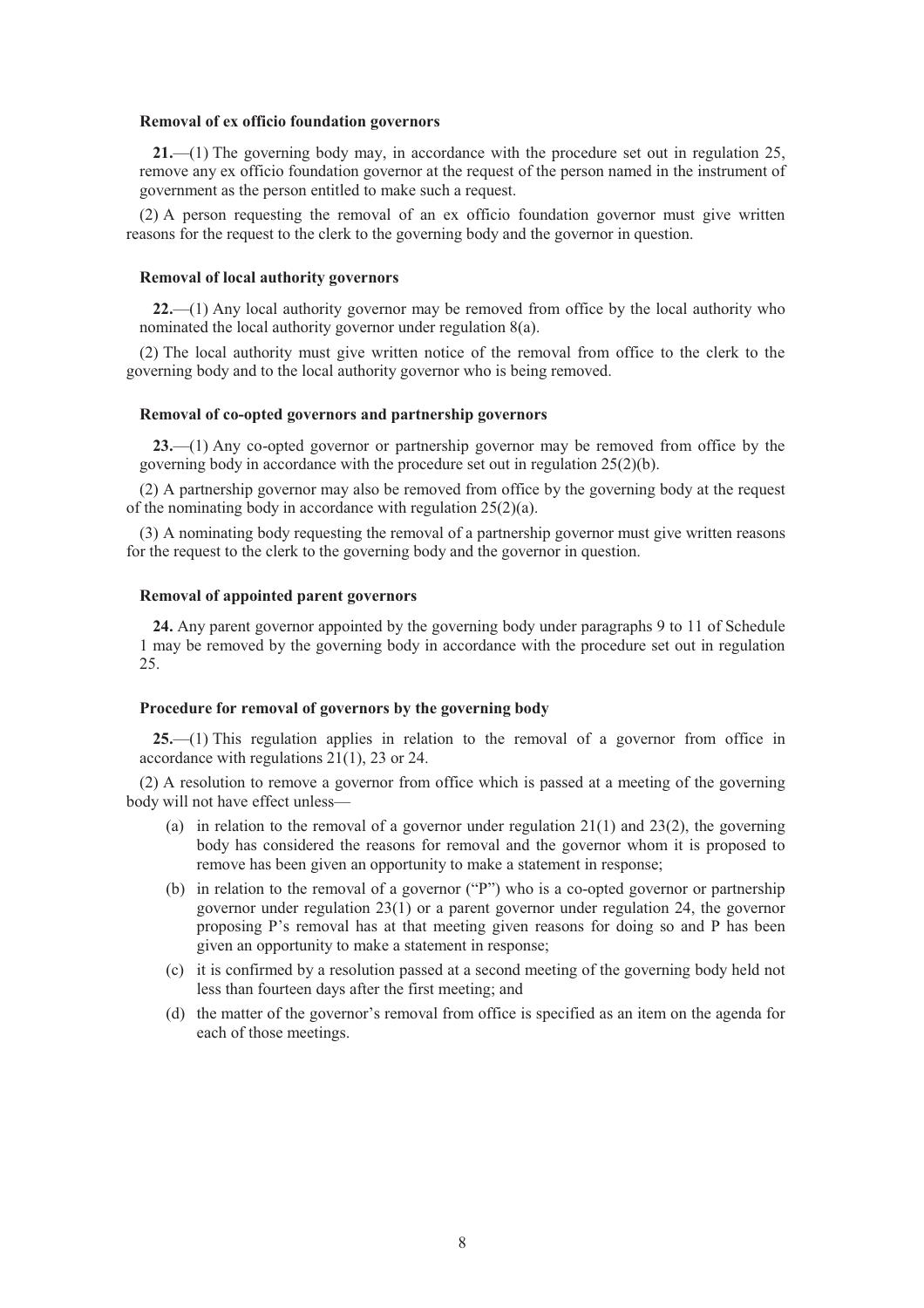### Instruments of government

### **Interpretation of "appropriate diocesan authority" and "appropriate religious body"**

**26.** In this Part—

"appropriate diocesan authority" has the meaning given by section 142(1) and (4) of SSFA 1998; and

"appropriate religious body", in relation to a school designated under section 69(3) of SSFA 1998 as having a religious character that is not a Church of England school or a Roman Catholic Church school, means the body or person, if any, that represents the specified religion or religious denomination and that is prescribed by regulations made under section 88F(3)(e) of SSFA 1998.

#### **Duty to have regard to guidance**

**27.** In respect of the making of instruments of government, and the review and variation of such instruments, governing bodies and local authorities must have regard to any guidance given from time to time by the Secretary of State.

#### **Contents and form of instrument of government**

**28.**—(1) The instrument of government for a maintained school must set out—

- (a) the name of the school;
- (b) the category of school(**a**) to which the school belongs, and—
	- (i) whether the school has a foundation, and
	- (ii) whether the school is a qualifying foundation school;
- (c) the name of the governing body of the school;
- (d) the manner in which the governing body is to be constituted in accordance with Part 3 of these Regulations, specifying—
	- (i) the number of governors in each category of governor, and
	- (ii) the total membership of the governing body;
- (e) where the term of office for a category of governor is to be less than four years, the length of that term of office;
- (f) where the school has foundation governors—
	- (i) the name of any person who is entitled to appoint such governors and, if there is more than one such person, the basis upon which such appointments are made,
	- (ii) details of any foundation governorship to be held ex officio, and
	- (iii) the name of any person who is entitled to request the removal of any ex officio foundation governor and to appoint any substitute governor;
- (g) where the school is a foundation or a voluntary school designated under section 69(3) of SSFA 1998 as having a religious character, a description of the religious ethos of the school; and
- (h) the date on which the instrument of government takes effect.

(2) The manner in which the governing body is to be constituted, as set out in accordance with sub-paragraph (1)(d), must accord with the provisions of these Regulations as they apply to a school

 <sup>(</sup>**a**) Within the meaning of section 20(1) of SSFA 1998.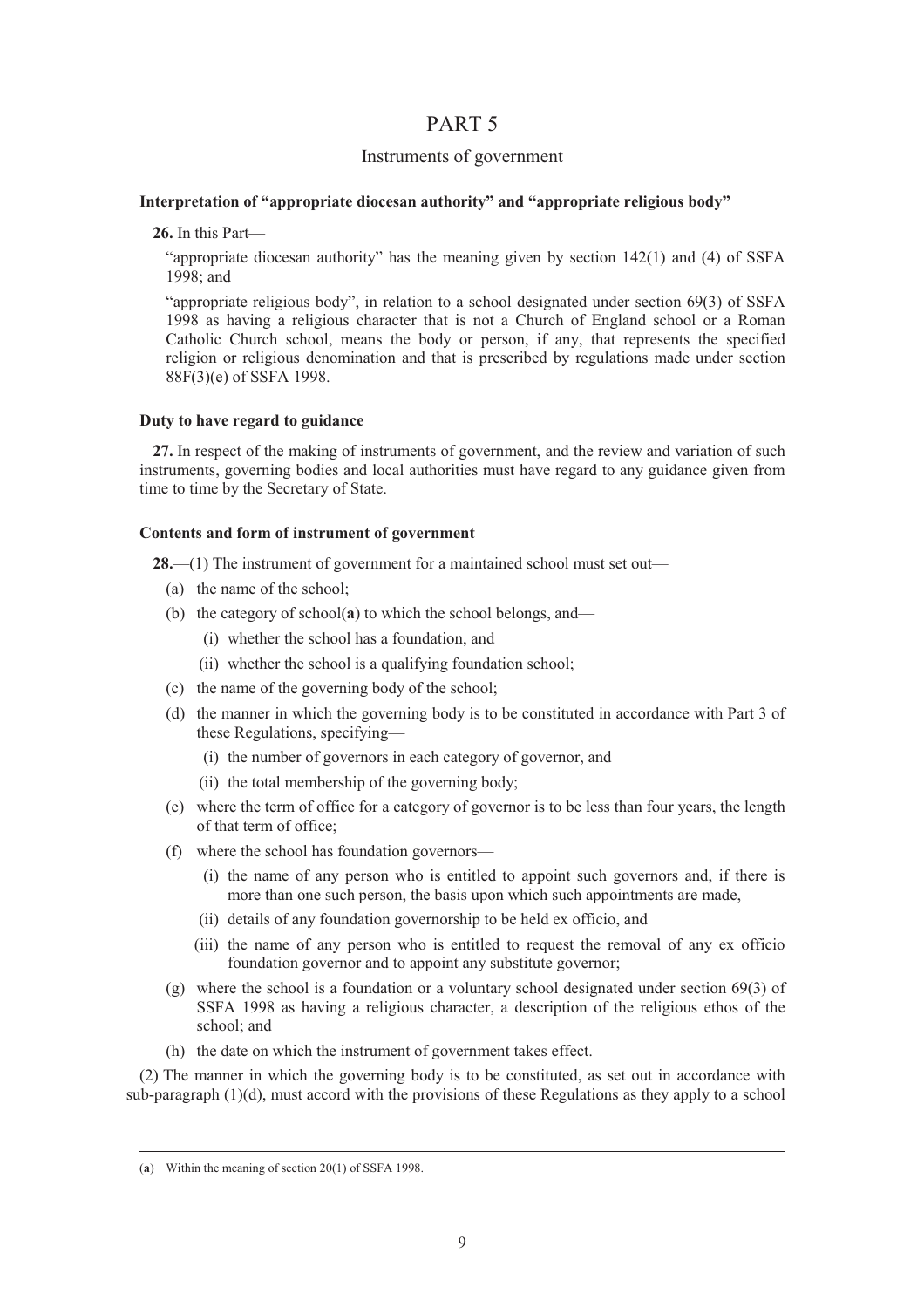of the category to which the school belongs and, where appropriate, the nature of the school as specified in accordance with sub-paragraph (1)(b).

(3) Where the school has a foundation, the instrument of government must (subject to any statutory provision) comply with the foundation's governing documents, including any trust deed relating to the school.

#### **Procedure for making the instrument**

**29.**—(1) The governing body must prepare a draft of the instrument of government and submit it to the local authority.

(2) Where the school has foundation governors, the governing body must not submit the draft to the local authority unless it has been approved by—

- (a) the foundation governors;
- (b) the trustees of any foundation relating to the school;
- (c) in the case of a Church of England school or Roman Catholic Church school, the appropriate diocesan authority; and
- (d) in the case of any other school designated under section 69(3) of SSFA 1998 as having a religious character, the appropriate religious body.

(3) On receiving the draft, the local authority must consider whether it complies with all applicable legislative provisions, and if—

- (a) they are content that the draft so complies, or
- (b) there is agreement between the local authority, the governing body and (if the school has foundation governors) the persons listed in paragraph (2) that the draft should be revised to any extent, and the local authority are content that the revised draft complies with all applicable legislative provisions,

they must make the instrument of government in the form of the draft or (as the case may be) in the form of the revised draft.

(4) If neither of sub-paragraphs (a) or (b) of paragraph (3) applies in the case of a school which does not have foundation governors, the local authority must—

- (a) inform the governing body of the reasons why they are not content with the draft instrument of government, and
- (b) give the governing body a reasonable opportunity to reach agreement with them on revising the draft,

and must make the instrument of government either in the form of a revised draft agreed between them and the governing body or (in the absence of such agreement) in such form as they think fit having regard, in particular, to the category of school to which the school belongs and, where the school has a foundation, to the school's relationship with its foundation as specified in accordance with regulation  $28(1)(b)$ .

#### **Review of instrument of government**

**30.**—(1) The governing body or the local authority may review the instrument of government at any time after it is made.

(2) Where, on any review, the governing body or the local authority decide that the instrument of government should be varied, the governing body or (as the case may be) the local authority must notify the other of their proposed variation together with their reasons for proposing such a variation.

(3) Where the governing body have received notification under paragraph (2), they must inform the local authority as to whether or not they are content with the proposed variation and, if not content, their reasons.

(4) Where the school has foundation governors, the governing body must not give the local authority—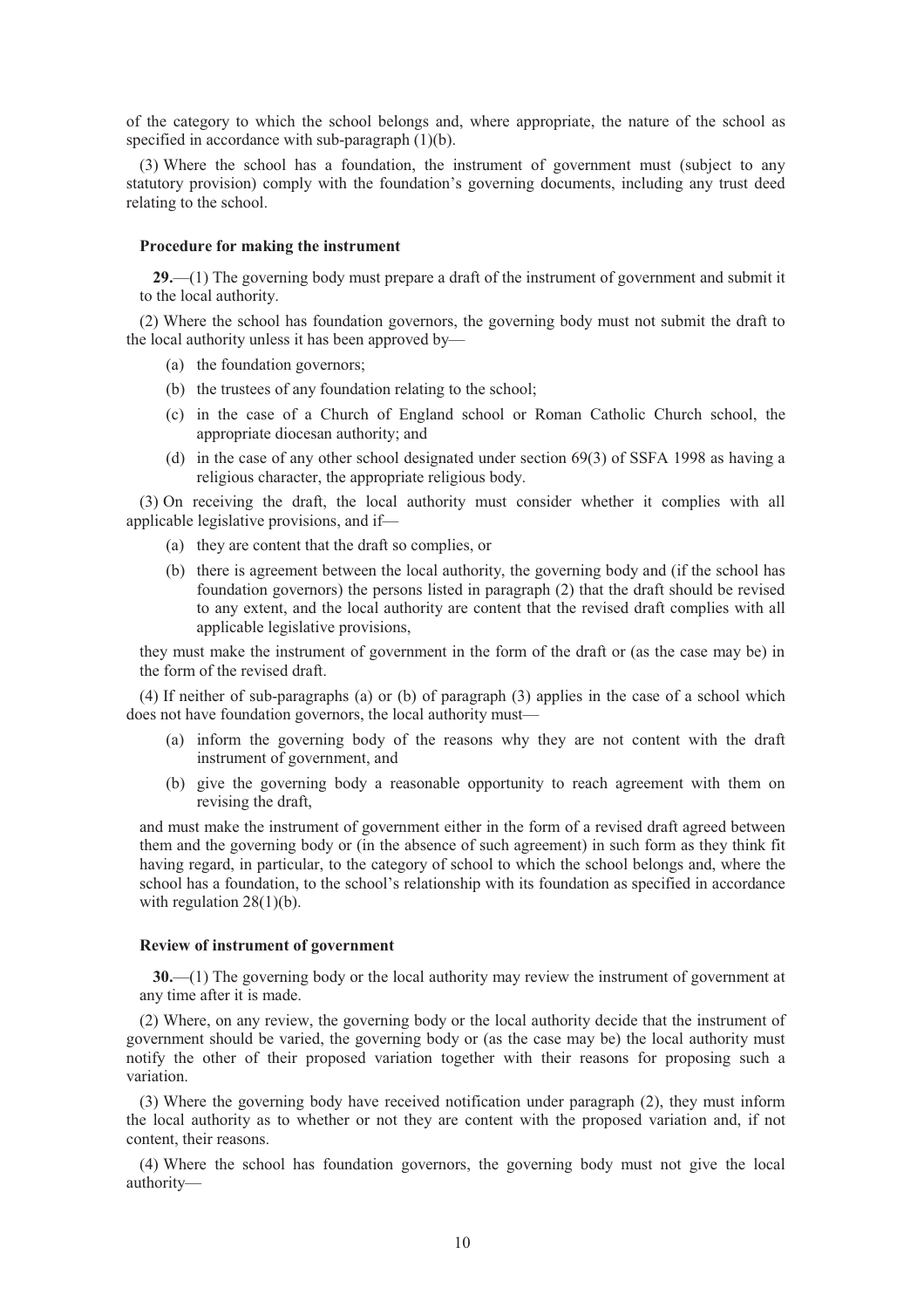- (a) any notification under paragraph (2), or
- (b) inform the local authority under paragraph (3) that they are content with the local authority's proposed variation,

unless the persons listed in regulation 29(2) have approved the proposed variation.

 $(5)$  If—

- (a) the recipient of a notification under paragraph (2) agrees with the proposed variation, or
- (b) there is agreement between the local authority, the governing body and (if the school has foundation governors) the other persons listed in regulation 29(2) that some other variation should be made instead,

the local authority must vary the instrument of government accordingly.

(6) If neither sub-paragraph (a) nor (b) of paragraph (5) applies in the case of a school which does not have foundation governors, the local authority must—

- (a) inform the governing body of the reasons why they are not content with the governing body's proposed variation, or as the case may be, why they wish to proceed with their own variation, and
- (b) give the governing body a reasonable opportunity to reach agreement with them with regard to the variation, and

the local authority must vary the instrument of government either in the manner agreed between them and the governing body or (in the absence of such agreement) in such manner as they think fit, having regard, in particular, to the category of school to which the school belongs and, where appropriate, to the school's relationship with its foundation as specified in accordance with regulation 28(1)(b).

(7) The requirement under regulation 29(3) for the local authority to consider compliance with all applicable statutory provisions applies in relation to a proposed variation of an instrument of government as it applies in relation to a draft of such an instrument.

(8) Where the instrument of government is varied under this regulation the instrument must set out the date on which the variation takes effect

### **Copies of instruments of government**

**31.**—(1) The local authority must ensure that the persons set out in paragraph (2) are provided (free of charge) with a copy of—

- (a) the school's instrument of government as varied if relevant;
- (b) where any variation is made to the school's instrument of government, a copy of the instrument of government incorporating all variations (other than variations which have ceased to have effect).

(2) The persons who are to be provided with the information referred to in paragraph (1) are—

- (a) every governor and associate member of the governing body of the school;
- (b) the head teacher;
- (c) where the school has a foundation, the trustees of the foundation;
- (d) in the case of a Church of England school or a Roman Catholic Church school, the appropriate diocesan authority; and
- (e) in the case of any other school designated under section 69(3) of SSFA 1998 as having a religious character, the appropriate religious body.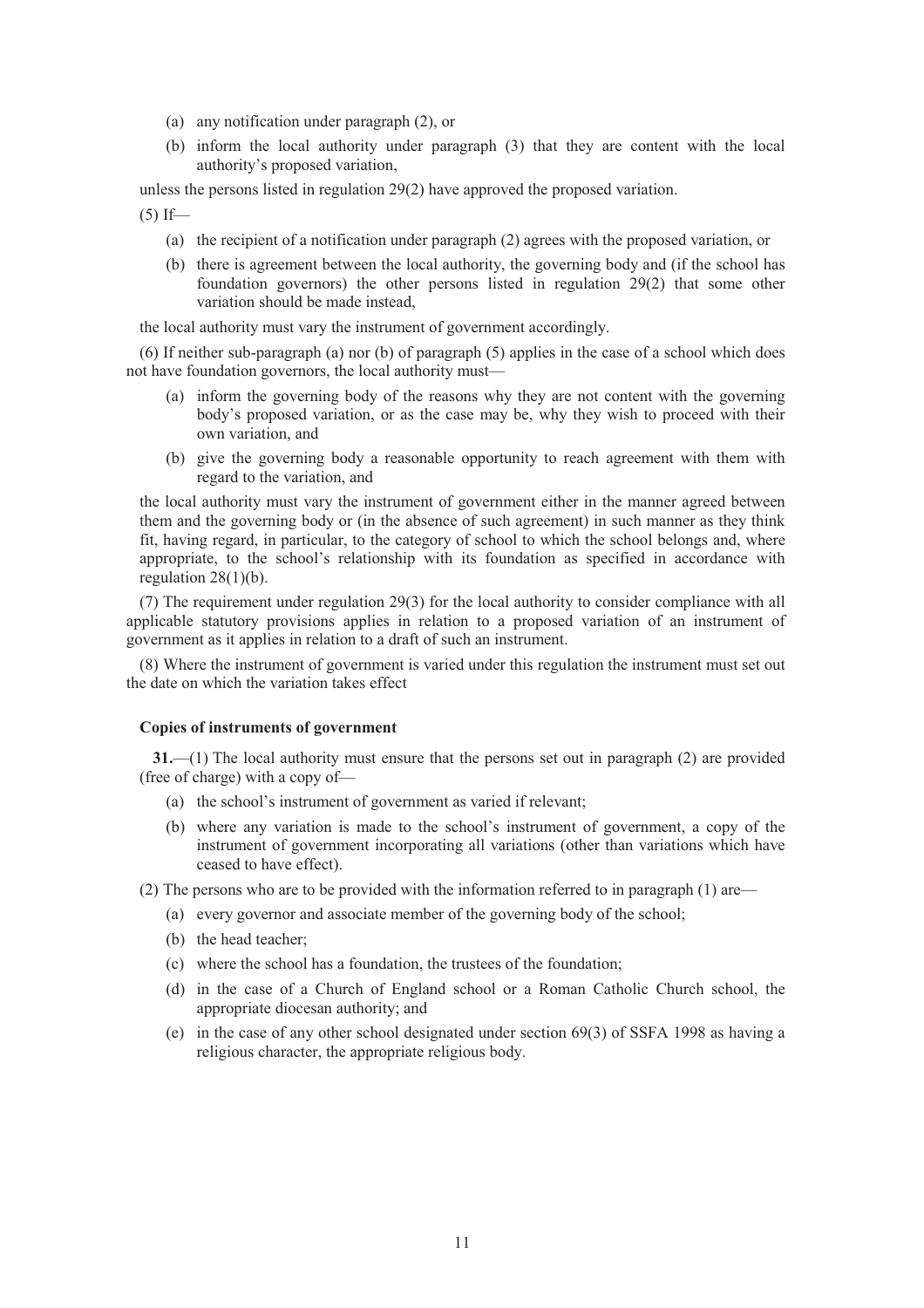Amendments to the School Governance (New Schools) (England) Regulations 2007

### **Amendments to the School Governance (New Schools) (England) Regulations 2007**

**32.**—(1) The School Governance (New Schools) (England) Regulations 2007(**a**) are amended as follows.

(2) In regulation 3(1), for "the School Governance (Constitution) (England) Regulations 2007" substitute "the School Governance (Constitution) (England) Regulations 2012".

(3) In regulation 52(1), for "29 to 31" substitute "27 to 29".

(4) In regulation 54(3)(a), for "regulation 5" substitute "regulation 7".

(5) In regulation 54(3)(b), for "regulation 9 of and Schedule 4" substitute "regulation 10 of and Schedule 3".

*Jonathan Hill* Parliamentary Under Secretary of State 14th April 2012 Department for Education

## SCHEDULE 1 Regulation 6

## Election and appointment of parent governors

**1.** "Appropriate authority" means—

- (a) in relation to a community school, a community special school(**b**), a maintained nursery school or a voluntary controlled school, the local authority; and
- (b) in relation to a voluntary aided school, foundation school or foundation special school, the governing body.

**2.** Where a local authority are the appropriate authority in relation to a school, they may delegate to the head teacher of the school any of their functions under this Schedule.

**3.** The local authority may be the appropriate authority in relation to a school within paragraph 1(b) if the governing body and the local authority so agree.

**4.** The appropriate authority must make all the necessary arrangements for the election of parent governors.

**5.** The power conferred by paragraph 4 does not include power to impose any requirements as to the minimum number of votes required to be cast for a candidate to be elected.

**6.** Any election which is contested must be held by ballot.

**7.**—(1) The arrangements made under paragraph 4 must provide for every person who is entitled to vote to have an opportunity to do so by post.

(2) For the purposes of sub-paragraph (1), "post" includes delivery by hand.

(3) The arrangements made under paragraph 4 may provide for every person who is entitled to vote to have an opportunity to do so by electronic means.

 <sup>(</sup>**a**) S.I. 2007/958, as amended by S.I. 2007/3464, S.I. 2009/1924, S.I. 2010/1172 and S.I. 2010/2582.

<sup>(</sup>**b**) Within the meaning of section 20 of and Schedule 2 to SSFA 1998 and section 39(1) of EA 2002.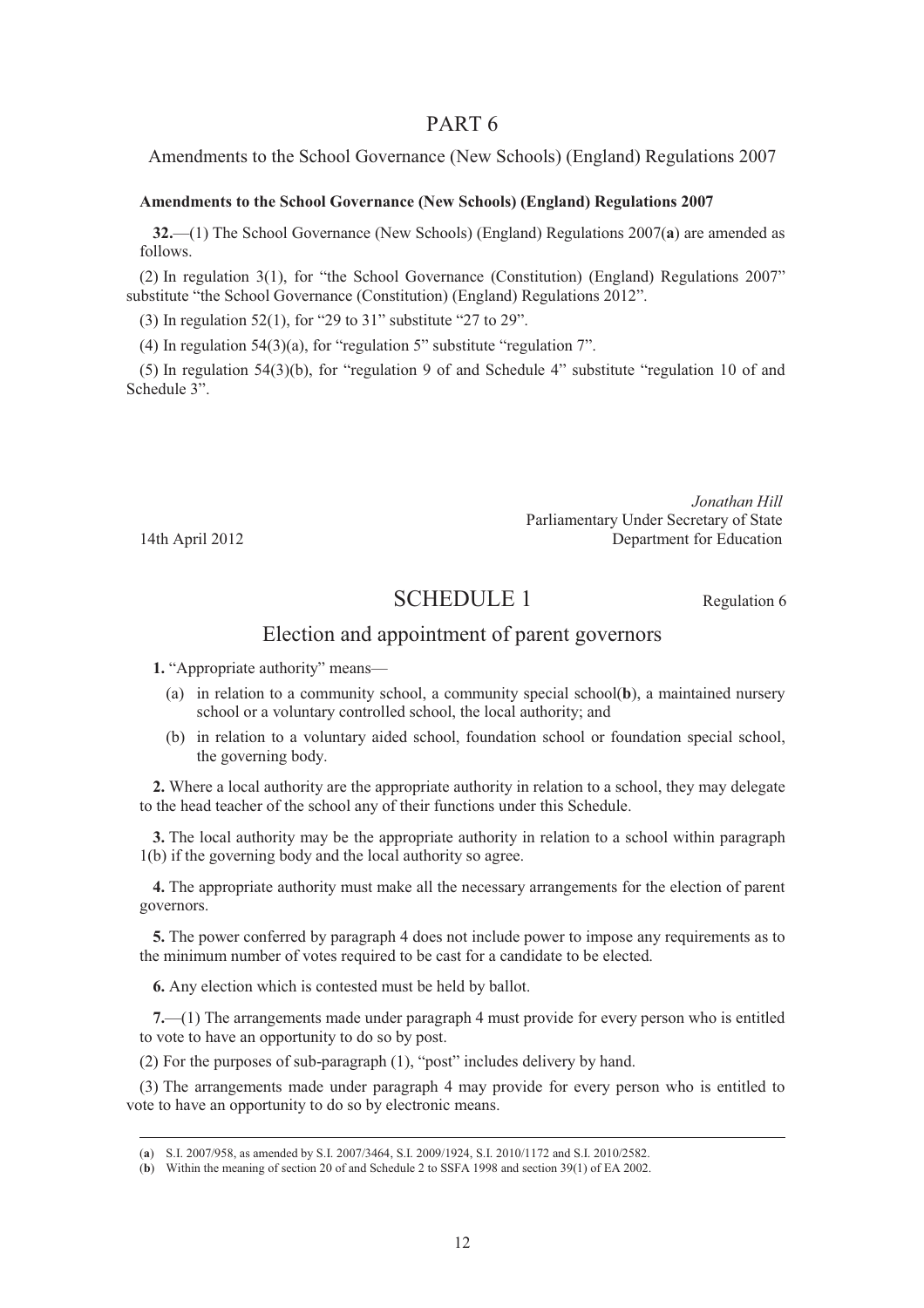**8.** Where a vacancy for a parent governor arises, the appropriate authority must take such steps as are reasonably practicable to secure that every person who is known to them to be a parent of a registered pupil at the school, and where the school is a maintained nursery school, a parent of a child for whom educational or other provision is made on the premises of the school (including any such provision made by the governing body under section 27 of EA 2002(**a**)), is—

- (a) informed of the vacancy and that it is required to be filled by election;
- (b) informed that the person is entitled to stand as a candidate and vote in the election; and
- (c) given the opportunity to do so.

**9.** The number of parent governors required must be made up by parent governors appointed by the governing body, if one or more vacancies for parent governors arises and either—

- (a) the number of parents standing for election is less than the number of vacancies;
- (b) at least 50 per cent of the registered pupils at the school are boarders and the appropriate authority thinks it would not be reasonably practicable for there to be an election of parent governors; or
- (c) in the case of a school which is a community special or foundation special school established in a hospital, it would, in the opinion of the appropriate authority, be impractical for there to be an election of parent governors.

**10.**—(1) Except where paragraph 11 applies, the governing body must appoint as a parent governor—

- (a) a parent of a registered pupil at the school,
- (b) a parent of a former registered pupil at the school, or
- (c) a parent of a child under or of compulsory school age.

(2) The governing body may only appoint a person referred to in sub-paragraph (1)(b) or (c) if it is not reasonably practicable to appoint a person referred to in the sub-paragraph which immediately precedes it.

**11.**—(1) Where the school is a community special school or a foundation special school, the governing body must appoint—

- (a) a parent of a registered pupil at the school;
- (b) a parent of a former registered pupil at the school;
- (c) a parent of a child under or of compulsory school age with special educational needs for which the school is approved; or
- (d) a parent of a child who has special educational needs and is over compulsory school age.

(2) The governing body may only appoint a person referred to in sub-paragraph (1)(b), (c) or (d) if it is not reasonably practicable to appoint a person referred to in the sub-paragraph which immediately precedes it.

## SCHEDULE 2 Regulation 7

## Election of staff governors

**1.** In this Schedule "appropriate authority" has the same meaning as in Schedule 1.

**2.** Where a local authority are the appropriate authority in relation to a school, they may delegate to the head teacher of the school any of their functions under this Schedule.

 <sup>(</sup>**a**) An amendment to section 27 of EA 2002 was made by the Children, Schools and Families Act 2010 (c. 26) but this is not yet in force.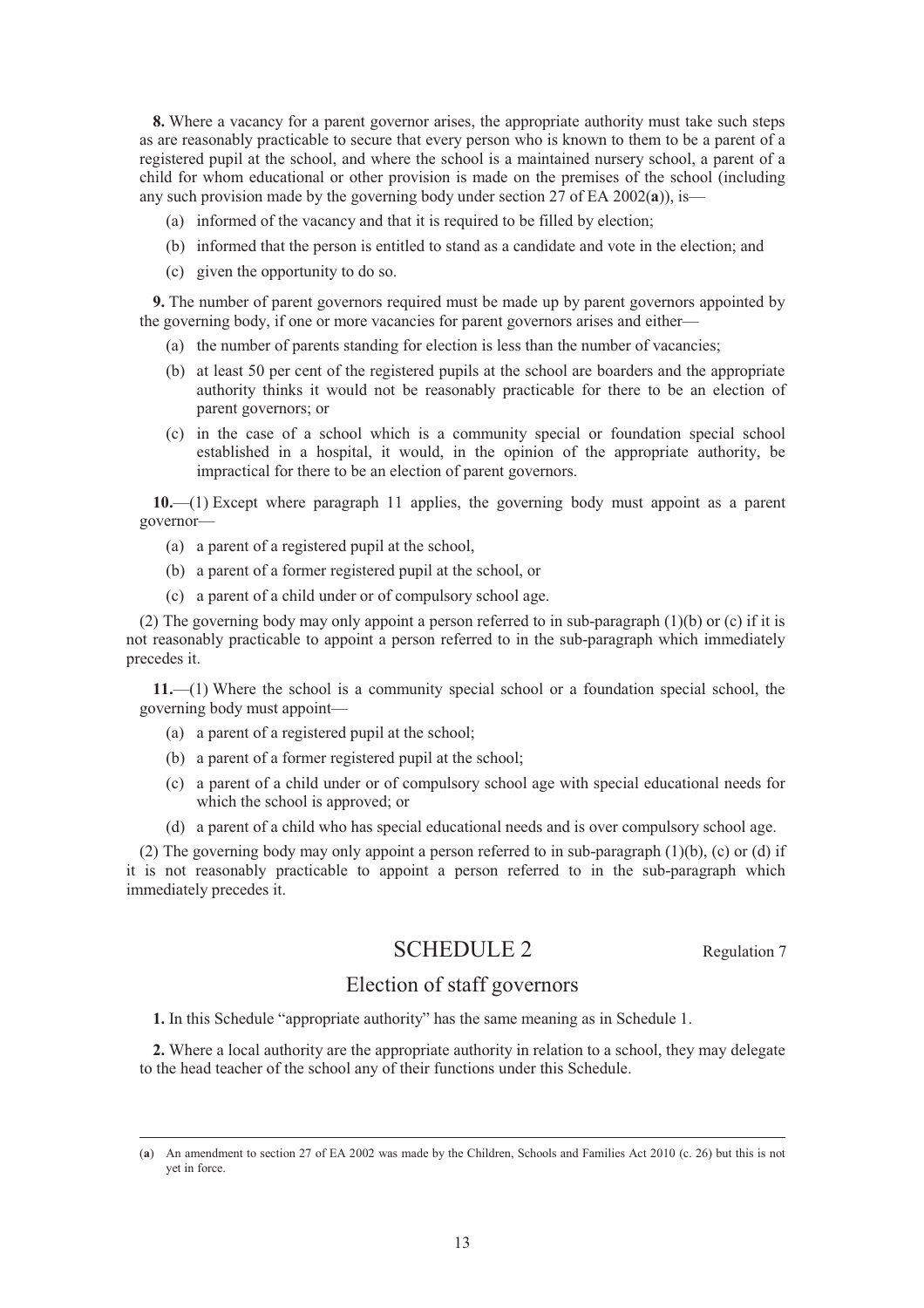**3.** The appropriate authority must make all the necessary arrangements for the election of staff governors.

**4.** The power conferred by paragraph 3 does not include power to impose any requirements as to the minimum number of votes required to be cast for a candidate to be elected.

**5.** Any election which is contested must be held by ballot.

## SCHEDULE 3 Regulation 10

## Appointment of partnership governors

**1.** Where a partnership governor is required in relation to a school which is designated under section 69(3) of SSFA 1998 as having a religious character, the governing body must seek nominations from—

- (a) in the case of a Church of England school or a Roman Catholic Church school, the appropriate diocesan authority; and
- (b) in any other case, the appropriate religious body.

**2.** Where a partnership governor is required in relation to a school which does not have a religious character, the governing body must seek nominations from parents of registered pupils at the school, and from such other persons in the community served by the school as they consider appropriate.

**3.** The governing body must make all the necessary arrangements for and determine all other matters relating to the nomination and appointment of partnership governors.

**4.** No person is eligible to be nominated for appointment, or to be appointed, as a partnership governor unless that person has the skills required to contribute to the effective governance and success of the school.

**5.** No governor may nominate a person for appointment as a partnership governor except in accordance with paragraph 6(2).

**6.**—(1) The governing body must appoint such number of partnership governors as is required by the instrument of government from the eligible nominees.

(2) If the number of eligible nominees is less than the number of vacancies, the number of partnership governors required may be made up by persons nominated by governors and appointed by the governing body.

**7.** Where the governing body makes an appointment under paragraph 6(2), having rejected any person nominated under paragraphs 1 or 2 as ineligible, they must give written reasons for their decision to—

- (a) the local authority;
- (b) the person or body who nominated the person rejected; and
- (c) the person rejected.

**8.** For the purposes of this Schedule, "appropriate diocesan authority" and "appropriate religious body" have the meanings given by regulation 26.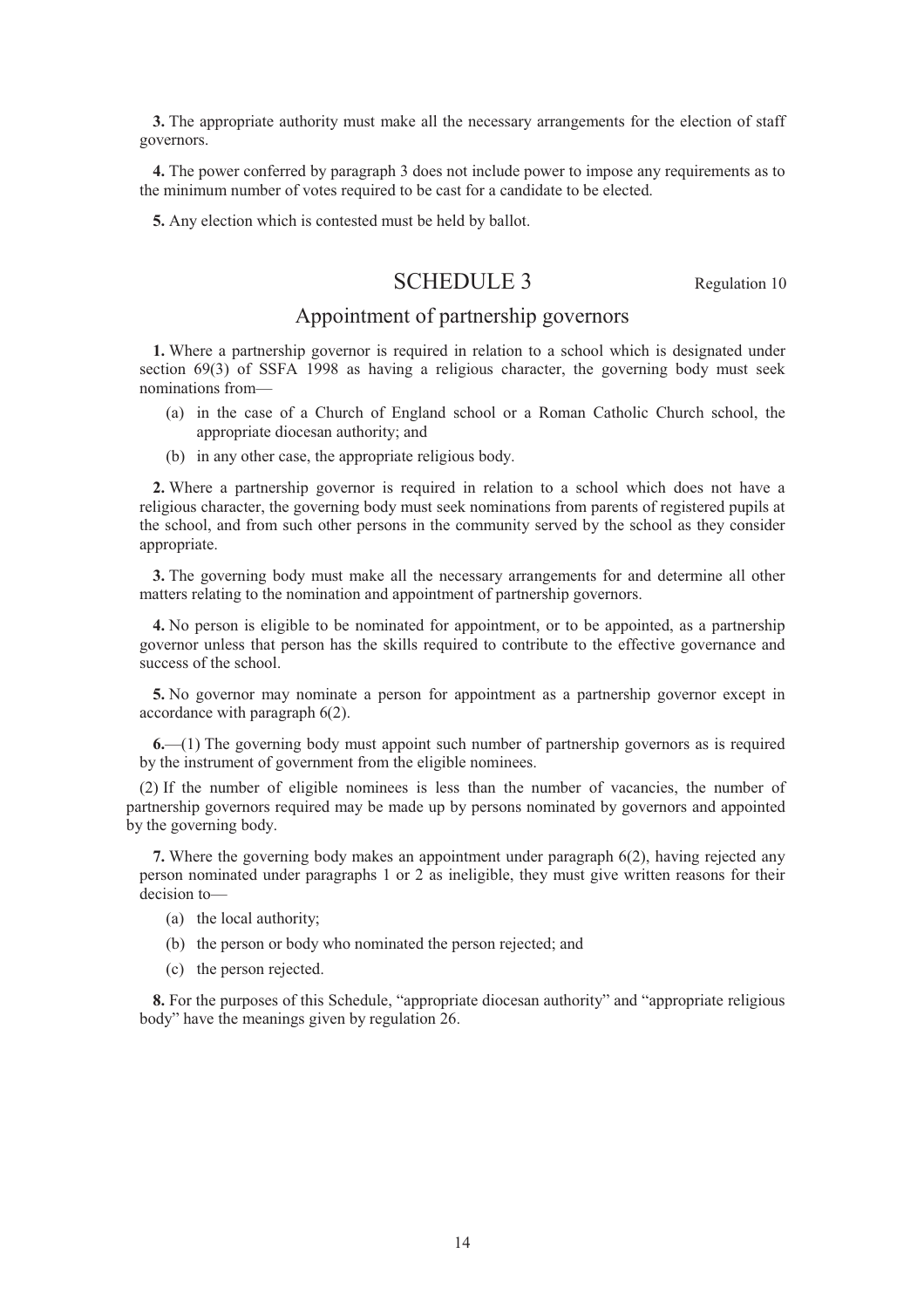## SCHEDULE 4 Regulation 17

## Qualifications and disqualifications

#### **General**

**1.** A person is disqualified from holding or from continuing to hold office as a governor of a school at any time when the person is a registered pupil at the school.

**2.** A person is disqualified from being elected or appointed as a governor unless the person is aged 18 or over.

**3.** Save as otherwise provided in these Regulations, the fact that a person is qualified to be elected or appointed as a governor of a particular category at a school does not disqualify the person from election or appointment or from continuing as a governor of any other category at that school, but no person may at any time hold the office of more than one governor of the same school.

**4.** Any person who is disqualified from holding office as a governor of a school under this Schedule is likewise disqualified from holding or continuing to hold office as an associate member of the governing body unless the disqualification is under paragraphs 1 or 2 of this Schedule.

#### **Disqualification criteria for categories of governor**

**5.**—(1) A person is disqualified from election or appointment as a parent governor of a school if the person—

- (a) is an elected member of the local authority; or
- (b) is paid to work at the school for more than 500 hours in any twelve consecutive months.

(2) A person ("P") is not disqualified from continuing to hold office as a parent governor because P ceases to be a parent of a registered pupil at the school or to fulfil any of the requirements set out in paragraphs 10 and 11 of Schedule 1 (as the case may be) .

**6.** A person is disqualified from appointment as a local authority governor if the person is eligible to be a staff governor of the school.

**7.**—(1) A person is disqualified from nomination or appointment as a partnership governor of a school if the person is—

- (a) a parent of a registered pupil at the school;
- (b) eligible to be a staff governor of the school;
- (c) an elected member of the local authority; or
- (d) employed by the local authority in connection with their education functions.

(2) The disqualification criterion in paragraph  $7(1)(d)$  does not apply in the case of a person who is employed by a local authority in England under a contract of employment providing for the person to work wholly at a school or schools maintained by the local authority.

**8.** Upon ceasing to work at the school, a staff governor of a school is disqualified from continuing to hold office as such a governor.

#### **Failure to attend meetings**

**9.**—(1) This paragraph applies to every governor, other than governors who are governors by virtue of the office that they hold.

(2) A governor who, without the consent of the governing body, has failed to attend their meetings for a continuous period of six months beginning with the date of the first such meeting the governor fails to attend, is, on the expiry of that period, disqualified from continuing to hold office as a governor of that school.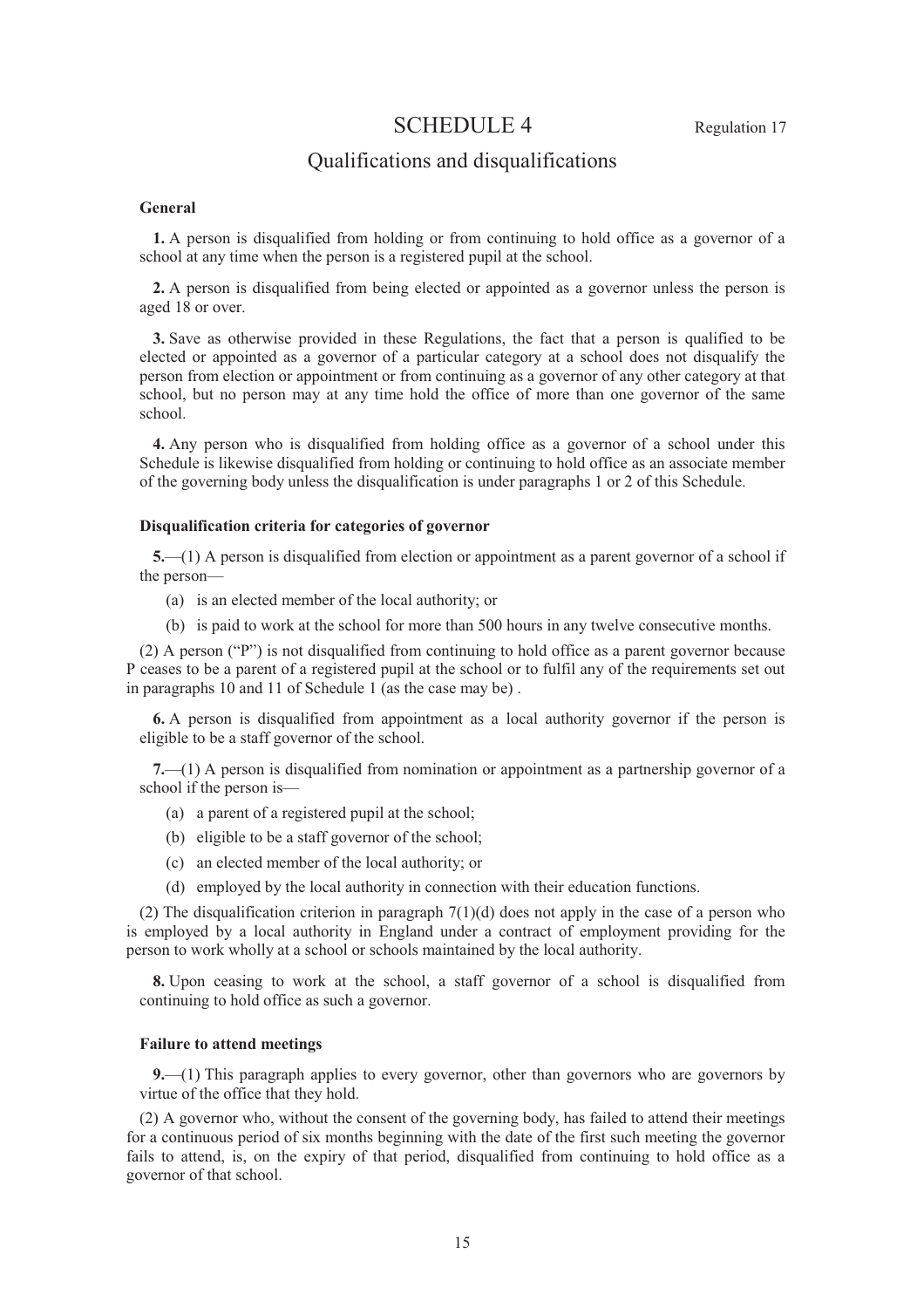(3) A foundation governor, authority governor, co-opted governor or partnership governor who has been disqualified as a governor of a school under sub-paragraph (2) is not qualified for election, nomination or appointment as a governor of any category at that school for twelve months starting on the date on which they are so disqualified.

#### **Bankruptcy**

**10.** A person is disqualified from holding or continuing to hold office as a governor of a school if—

- (a) the person's estate has been sequestrated and the sequestration has not been discharged, annulled or reduced; or
- (b) the person is the subject of a bankruptcy restrictions order, an interim bankruptcy restrictions order(**a**), a debt relief restrictions order or an interim debt relief restrictions order(**b**).

#### **Disqualification of company directors**

**11.** A person is disqualified from holding, or from continuing to hold, office as a governor of a school at any time when the person is subject to—

- (a) a disqualification order or disqualification undertaking under the Company Directors Disqualification Act 1986(**c**);
- (b) a disqualification order under the Company Directors Disqualification (Northern Ireland) Order 2002(**d**);
- (c) a disqualification undertaking accepted under the Company Directors Disqualification (Northern Ireland) Order 2002; or
- (d) an order made under section 429(2)(b) of the Insolvency Act 1986(**e**) (failure to pay under county court administration order).

#### **Disqualification of charity trustees**

**12.** A person is disqualified from holding or from continuing to hold office as a governor of a school if—

- (a) the person ("P") has been removed from the office of trustee for a charity by an order made by the Charity Commission or Commissioners or the High Court on the grounds of any misconduct or mismanagement in the administration of the charity for which P was responsible or to which P was privy, or to which P contributed or which P facilitated by P's conduct; or
- (b) the person has been removed, under section 34 of the Charities and Trustee Investment (Scotland) Act 2005(**f**), from being concerned in the management or control of any body.

 <sup>(</sup>**a**) "Bankruptcy restrictions order" means an order made under paragraph 1 of Schedule 4A to the Insolvency Act 1986 (c. 45) and "interim bankruptcy restrictions order" means an order made under paragraph 5 of that Schedule. Schedule 4A was inserted by Schedule 20 to the Enterprise Act 2002 (c. 40).

<sup>(</sup>**b**) "Debt relief order" means an order made under paragraph 1 of Schedule 4ZB to the Insolvency Act 1986 (c. 45) and "interim debt relief order" means an order made under paragraph 5 of that Schedule. Schedule 4ZB was inserted by Schedule 19 to the Tribunals, Courts and Enforcement Act 2007 (c. 15).

<sup>(</sup>**c**) 1986 c.46.

 $(d)$  S.I. 2002/3150 (N.I. 4), as amended by the Companies Act 2006 (c.46), the Banking Act 2009 (c.1), the Debt Relief Act (Northern Ireland) 2010 (c.16) and by S.I. 2005/1454 (N.I.9), 2005/1455 (N.I.10), 2005/1967 (N.I.17), 2006/314 (N.I.3), 2006/3336 (N.I.21), 2007/2194, 2008/948, 2009/805 and 2009/1941.

<sup>(</sup>**e**) 1986 c.45. Section 429(2) is repealed and substituted by section 106 of and Schedule 16 to the Tribunals, Courts and Enforcement Act 2007 (c.15), which are not yet in force.

<sup>(</sup>**f**) 2005 asp 10.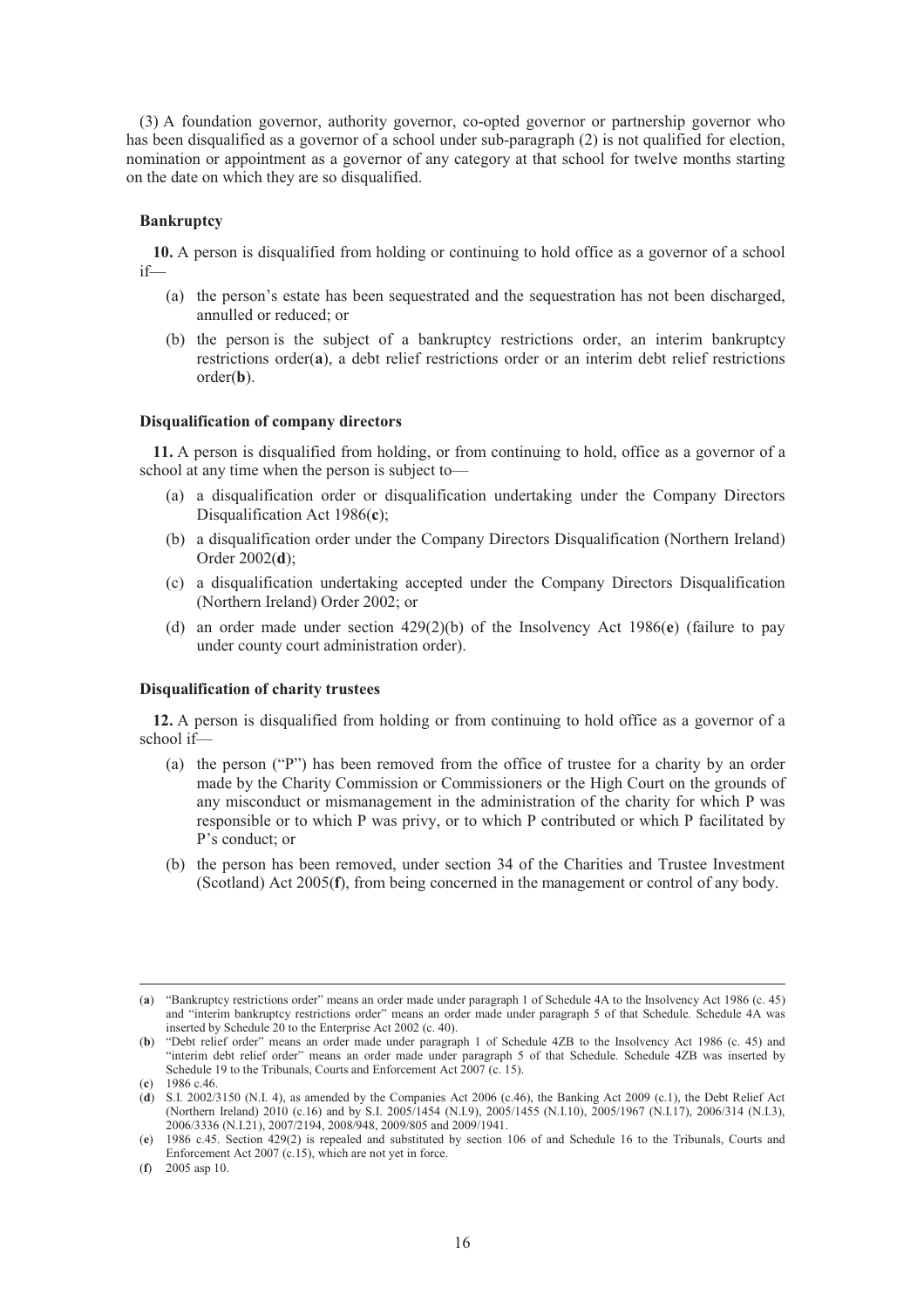#### **Persons whose employment is prohibited or restricted**

**13.** A person is disqualified from holding or from continuing to hold office as a governor of a school at any time when the person is—

- (a) included in the list kept under section 1 of the Protection of Children Act 1999(**a**) (list of those considered by the Secretary of State as unsuitable to work with children);
- (b) subject to a direction of the Secretary of State under section 142 of EA 2002(**b**) (or any other disqualification, prohibition or restriction which takes effect as if contained in such a direction);
- (c) barred from regulated activity relating to children in accordance with section 3(2) of the Safeguarding Vulnerable Groups Act 2006(**c**);
- (d) disqualified from working with children under sections 28, 29 or 29A of the Criminal Justice and Court Services Act 2000(**d**);
- (e) disqualified from registration under Part 2 of the Children and Families (Wales) Measure 2010(**e**) for child minding or providing day care; or
- (f) disqualified from registration under Part 3 of the Childcare Act 2006(**f**).

### **Criminal convictions**

**14.**—(1) Subject to sub-paragraph (6) below, a person is disqualified from holding, or continuing to hold, office as a governor of a school where any of sub-paragraphs  $(2)$  to  $(4)$  or  $(6)$ below apply to the person.

(2) This sub-paragraph applies to a person ("P") if—

- (a) within the period of five years ending with the date immediately preceding the date on which P's appointment or election as governor would otherwise have taken effect or, as the case may be, on which P would otherwise have become a governor by virtue of an office, or
- (b) since P's appointment or election as governor or, as the case may be, since P became a governor by virtue of an office,

P has been convicted, whether in the United Kingdom or elsewhere, of any offence and a sentence of imprisonment (whether suspended or not) has been imposed on P for a period of not less than three months without the option of a fine.

(3) This sub-paragraph applies to a person ("Q") if within the period of 20 years ending with the date immediately preceding the date on which Q's appointment or election as governor would otherwise have taken effect or, as the case may be, on which Q would otherwise have become a governor by virtue of an office, Q has been convicted of any offence and a sentence of imprisonment has been imposed on Q for a period of not less than two and a half years.

(4) This sub-paragraph applies to a person who has at any time been convicted as aforesaid of any offence and a sentence of imprisonment has been imposed on the person for a period of not less than five years.

(5) For the purposes of sub-paragraphs (2) to (4) above, any conviction by or before a court outside the United Kingdom of an offence which, if the facts giving rise to the offence had taken

 <sup>(</sup>**a**) 1999 c.14, as amended by the Care Standards Act 2000 (2000 c.14). Section 1 is repealed by section 63 of and Schedules 9 and 10 to the Safeguarding Vulnerable Groups Act 2006 (c.47) save as provided by S.I. 2009/2611.

<sup>(</sup>**b**) Section 142 is repealed by section 63 of and Schedule 10 to the Safeguarding Vulnerable Groups Act 2006 (which are only partly in force) save as provided by S.I. 2009/2611.

<sup>(</sup>**c**) 2006 c.47.

<sup>(</sup>**d**) 2000 c.43. Section 28 is repealed by section 63 of and Schedule 10 to the Safeguarding Vulnerable Groups Act 2006 (which are only partly in force) save as provided by S.I. 2009/2611 and S.I. 2010/1101.

<sup>(</sup>**e**) 2010 nawm 1.

<sup>(</sup>**f**) 2006 c.21. Part 3 is amended by the Education and Inspections Act 2006 (c.40), the Safeguarding Vulnerable Groups Act 2006, the Education and Skills Act 2008 (c. 25), the Apprenticeships, Skills, Children and Learning Act 2009 (c.22) and the Education Act 2011 (c.21).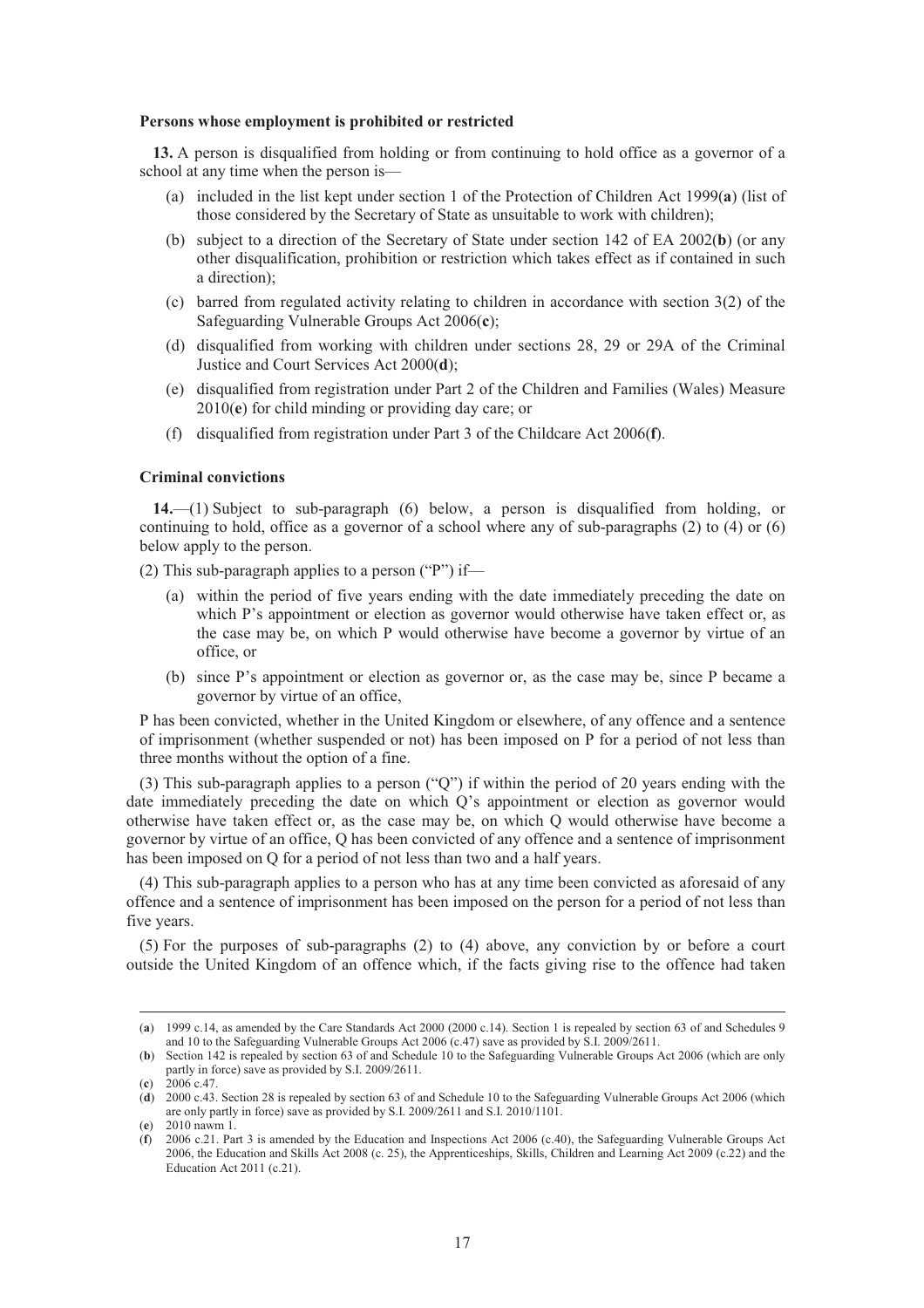place in any part of the United Kingdom, would not have constituted an offence under the law in force in that part of the United Kingdom must be disregarded.

- (6) This sub-paragraph applies to a person ("R") if—
	- (a) within the period of five years ending with the date immediately preceding the date on which R's appointment or election as governor would otherwise have taken effect or, as the case may be, on which R would otherwise have become a governor by virtue of an office, or
	- (b) since R's appointment or election as governor or, as the case may be, since R became a governor by virtue of an office,

R has been convicted under section 547 of EA 1996(**a**) (nuisance or disturbance on school premises) or under section 85A of the Further and Higher Education Act 1992(**b**) (nuisance or disturbance on educational premises) of an offence and has been sentenced to a fine.

#### **Refusal to make an application for a criminal records certificate**

**15.** A person is disqualified from holding or continuing to hold office as a governor at any time when the person refuses a request by the clerk to the governing body to make an application under section 113B of the Police Act 1997(**c**) for a criminal records certificate.

### **Notification to clerk**

**16.** Where a person ("P") is, or is proposed to become, a governor and by virtue of any of paragraphs 10 to 14 P is disqualified from holding, or from continuing to hold, office as a governor, P must give notice of that fact to the clerk to the governing body.

#### **EXPLANATORY NOTE**

#### *(This note is not part of the Regulations)*

These Regulations set out the arrangements for the constitution of governing bodies of maintained schools, which for these purposes includes maintained nursery schools, in England.

Part 1 provides for the Regulations to come into force on 1st September 2012, and contains application, savings and transitional provisions and the interpretation provisions.

Part 2 describes the various categories of governor. Regulation 6 and Schedule 1 deal with parent governors and set out the basis on which a person may qualify to stand for election and to vote for a parent governor or to be appointed as a parent governor.

Regulation 7 deals with staff governors. This category includes both teaching and non-teaching staff. Schedule 2 deals with the election process for staff governors.

Regulation 8 deals with the appointment of local authority governors.

Regulation 9 deals with the appointment of foundation governors, including ex officio foundation governors and substitute governors.

Regulation 10 and Schedule 3 deal with the nomination process for, and the appointment of, partnership governors.

Regulation 11 makes provision for the appointment of an optional category of co-opted governor.

 <sup>(</sup>**a**) As amended by SSFA 1998 and by section 206 of and Schedule 20 to EA 2002 and by section 6 of and Schedule 1 to the Education and Inspections Act 2006 and by S.I. 2010/1158.

<sup>(</sup>**b**) 1992 c.13; section 85A was inserted by section 206 of and Schedule 20 to EA 2002 and amended by S.I. 2010/1158 and by section 54 of and Schedule 13 to the Education Act 2011.

<sup>(</sup>**c**) 1997 c.50; inserted by section 163 of the Serious Organised Crime and Police Act 2005 (2005 c.15) and amended by the Safeguarding Vulnerable Groups Act 2006, the Armed Forces Act 2006 (c.52), the Policing and Crime Act 2009 (c.26) and S.I.2009/203 and S.I. 2010/1146.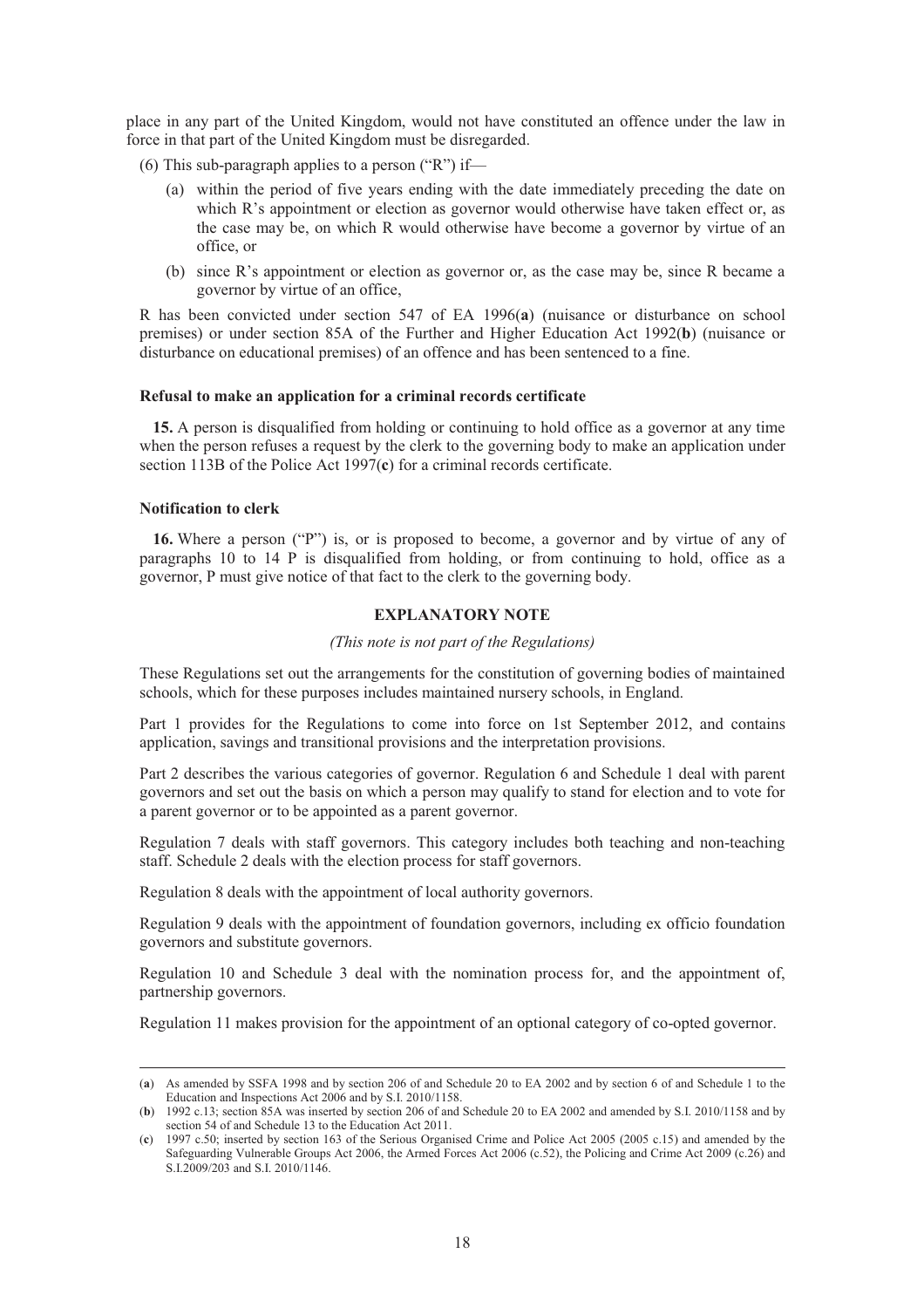Regulation 12 provides for the appointment of persons who are not governors (known as associate members) to committees of the governing body.

Part 3 sets out the general principles by which the size and composition of school governing bodies are to be determined. Regulations 13 and 14 set out the specific requirements for the constitution of the governing bodies of the various categories of school.

Regulation 15 provides for the removal of surplus governors.

Part 4 deals with notification of appointments, term of office and removals and disqualifications.

Regulation 16 sets out the requirements to be observed by a person wishing to exercise the power of nominating or appointing a governor. Regulation 17 and Schedule 4 set out the circumstances in which a governor (or associate member) is disqualified from standing for election, being appointed or continuing in office as a governor.

Regulation 18 provides that (with some exceptions) a governor's term of office is a maximum of 4 years. In the event that an ex officio foundation governor is unable or unwilling to take up office, a substitute governor may be appointed. Regulation 19 sets out the procedure for resigning as a governor. Regulations 20 to 25 provide for the removal of governors who have been appointed (rather than elected) to office.

Part 5 deals with the procedure for making, reviewing and varying instruments of government and the content of instruments. Regulation 31 sets out the duty to provide copies of the instrument of government to every member of the governing body, the head teacher, the trustees of the school (if any) and the diocesan authority or other appropriate religious body (in the case of faith schools).

<sup>©</sup> Crown copyright 2012

Printed and published in the UK by The Stationery Office Limited under the authority and superintendence of Carol Tullo, Controller of Her Majesty's Stationery Office and Queen's Printer of Acts of Parliament.